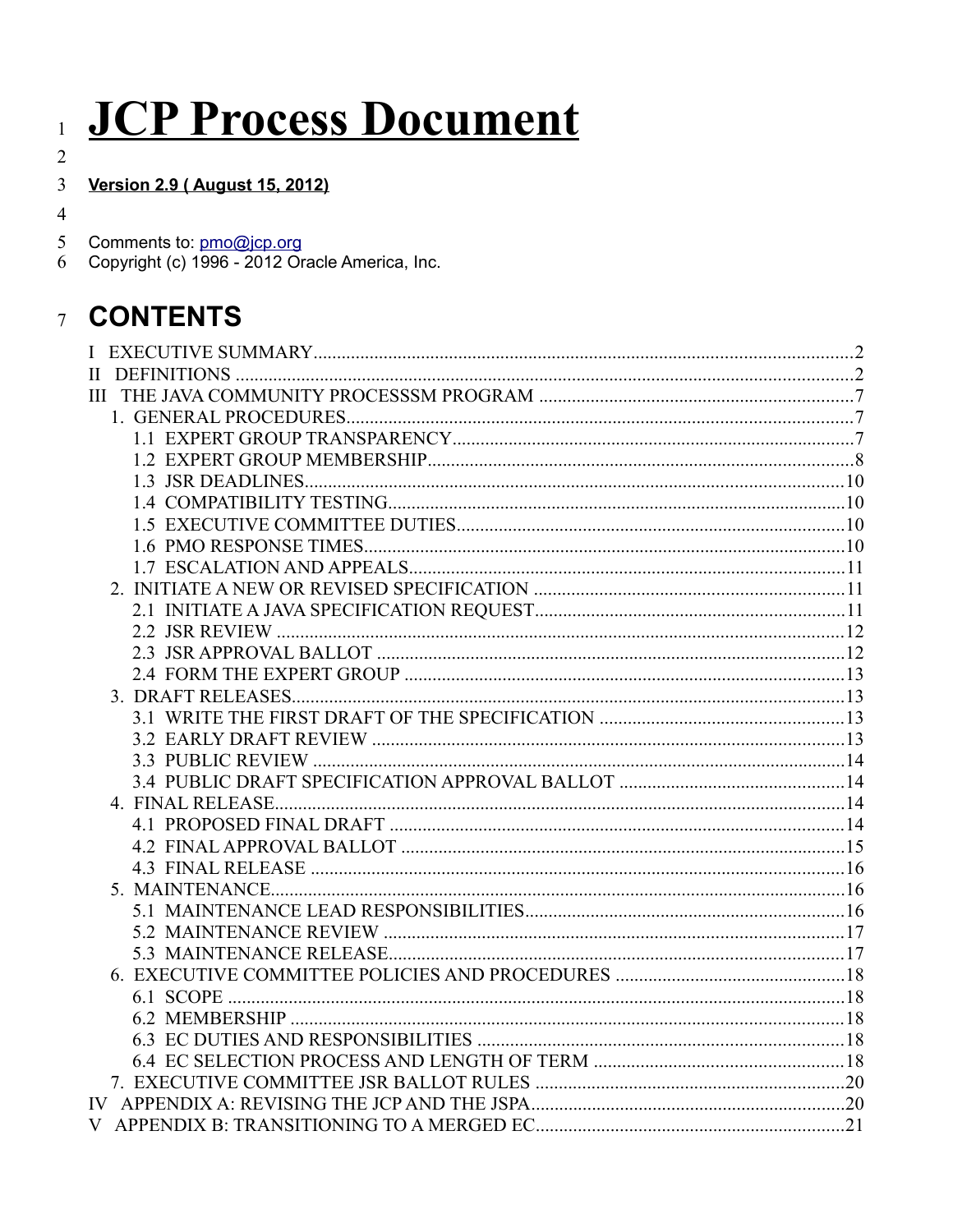# **I EXECUTIVE SUMMARY** 8

- The international Java community develops and evolves Java™ technology specifications using the 9
- Java Community Process (JCP.) The JCP produces high-quality specifications using an inclusive, 10
- consensus-based approach that produces a Specification, a Reference Implementation (to prove the 11
- Specification can be implemented,) and a Technology Compatibility Kit (a suite of tests, tools, and 12
- documentation that is used to test implementations for compliance with the Specification.) 13
- Experience has shown that the best way to produce a technology specification is to gather a group of 14
- industry experts who have a deep understanding of the technology in question and for a strong 15
- technical lead to work with that group to create a first draft. Agreement on the form and content of the 16
- draft is then built using an iterative process that allows an ever-widening audience to review and 17
- comment on the document. 18
- An Executive Committee (EC) representing a cross-section of both major stakeholders and other 19
- members of the Java community is responsible for approving the passage of Specifications through 20
- the JCP's various stages and for reconciling discrepancies between Specifications and their associated test suites. 21 22
- There are four major stages in this version of the JCP: 23
- 1. **INITIATION**: A Specification targeted at the desktop/server or consumer/embedded space is initiated by one or more Members and approved for development by the responsible EC. A group of experts is formed to assist the Spec Lead with the development of the Specification. 24 25 26
- 2. **DRAFT RELEASES**: The Expert Group develops the Specification through an iterative process, releasing drafts for public review and comment. After the formal Public Review the EC holds a ballot on whether the JSR should proceed to the Final Release stage. 27 28 29
- 3. **FINAL RELEASE**: The Spec Lead submits the Specification to the PMO for publication as the Proposed Final Draft. When the RI and TCK are completed, and the RI passes the TCK, the Specification, the RI, and the TCK are submitted to the PMO, which circulates them to the responsible EC for final approval. 30 31 32 33
- 4. **MAINTENANCE**: The Specification, Reference Implementation, and Technology Compatibility Kit are updated in response to ongoing requests for clarification, interpretation, enhancements, and revisions. The EC reviews proposed changes to the Specification and indicates which can be carried out immediately and which should be deferred to a new JSR. 34 35 36 37
- This version (2.9) of the JCP was developed using the Java Community Process itself by means of JSR 355, led by Oracle with all Executive Committee members forming the Expert Group. 38 39

# **II DEFINITIONS**  40

- **Agent**: an individual for example an employee, a contractor, or an officer who is authorized to act on behalf of a company or organization. 41 42
- **Appeal Ballot:** The EC ballot to override a first-level decision on a TCK test challenge. 43
- **Ballot:** See Appeal Ballot, Final Approval Ballot, Final Approval Reconsideration Ballot, 44
- JSR Approval Ballot, JSR Reconsideration Ballot, JSR Renewal Ballot, JSR Renewal 45
- Reconsideration Ballot, JSR Withdrawal Ballot, Maintenance Review Ballot, Maintenance 46
- Renewal Ballot**,** Maintenance Release Withdrawal Ballot, Public Draft Specification 47
- Approval Ballot, Public Draft Specification Reconsideration Ballot, Transfer Ballot. 48
- **Contribution Agreement:** A legal agreement defining the terms, particularly those concerning the grant of intellectual property rights, under which contributions are made to 49 50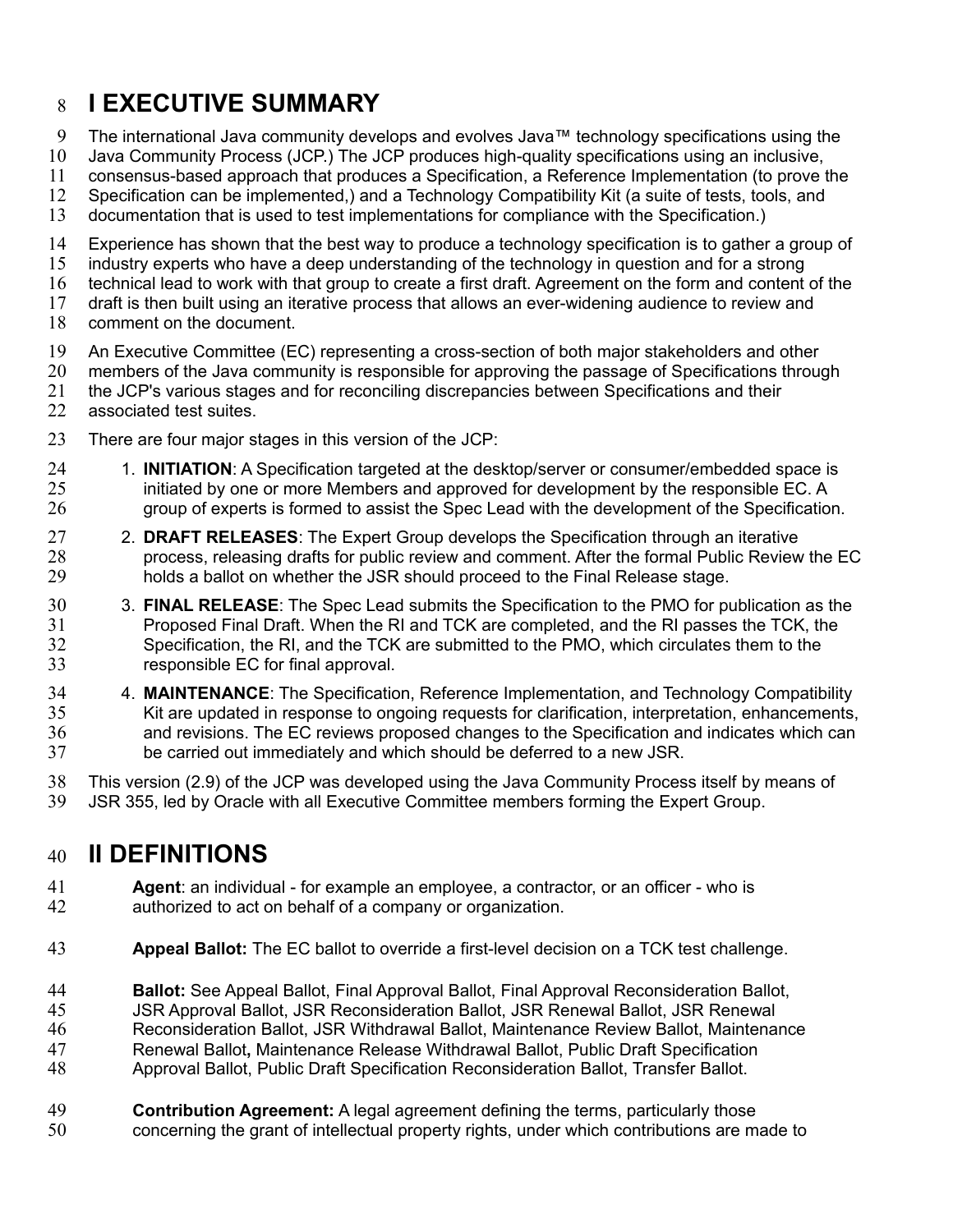- a project. 51
- **Dormant Specification (Dormant):** A Specification that the PMO has determined has no assigned Specification Lead or Maintenance Lead, or that is not being actively developed and on which no further development is anticipated. 52 53 54
- **Early Draft Review:** A 30 to 90 day period during which the public reviews and comments on the draft Specification. 55 56
- **Elected Seat:** An EC seat filled by the election process described in section 6.4.4. 57
- **Executive Committee (EC)**: The Members who guide the evolution of the Java technologies. The EC represents a cross-section of both major stakeholders and other Members of the Java community. EC members are appointed in an annual election process. The EC Policies and Procedures are specified in the EC Standing Rules, which is a separate document. 58 59 60 61 62
- **Expert:** A Member or Member Representative who has expert knowledge and is an active practitioner in the technology covered by the JSR. 63 64
- **Expert Group (EG)**: The group of Experts who develop or make significant revisions to a Specification. 65 66
- **Final Approval Ballot:** The 14-day EC ballot to approve the Final Draft along with its associated RI and TCK. 67 68
- **Final Approval Reconsideration Ballot:** The 14-day EC ballot to reconsider an initial rejection of a Final Draft, RI, and TCK. 69 70
- **Final Draft**: The final draft of the Specification that will be put forward for EC approval. 71
- **Final Release:** The final stage in the JSR development process when the Specification, RI, and TCK have been completed and can be licensed by implementors. 72 73
- **First-Level TCK Appeals Process:** The process defined by the Spec Lead that allows implementors of the Specification to appeal one or more tests defined by the Specification's TCK. 74 75 76
- **Issue:** an explicit reference to an item defined in an Issue Tracker. 77
- **Issue List:** A list of Issues generated from an Issue Tracker, identifying the disposition of each. 78 79
- **Issue Tracker:** A mechanism to allow issues (problems, tasks, comments, or requests for change) to be recorded and tracked by priority, status, owner, or other criteria. The Issue Tracker should permit issues to be identified by states such as open, resolved, and closed and should support the assignment of resolution types such as deferred (postponed to a follow-on release,) fixed (implemented,) challenged (no satisfactory resolution,) and rejected (deemed inappropriate or out of scope.) 80 81 82 83 84 85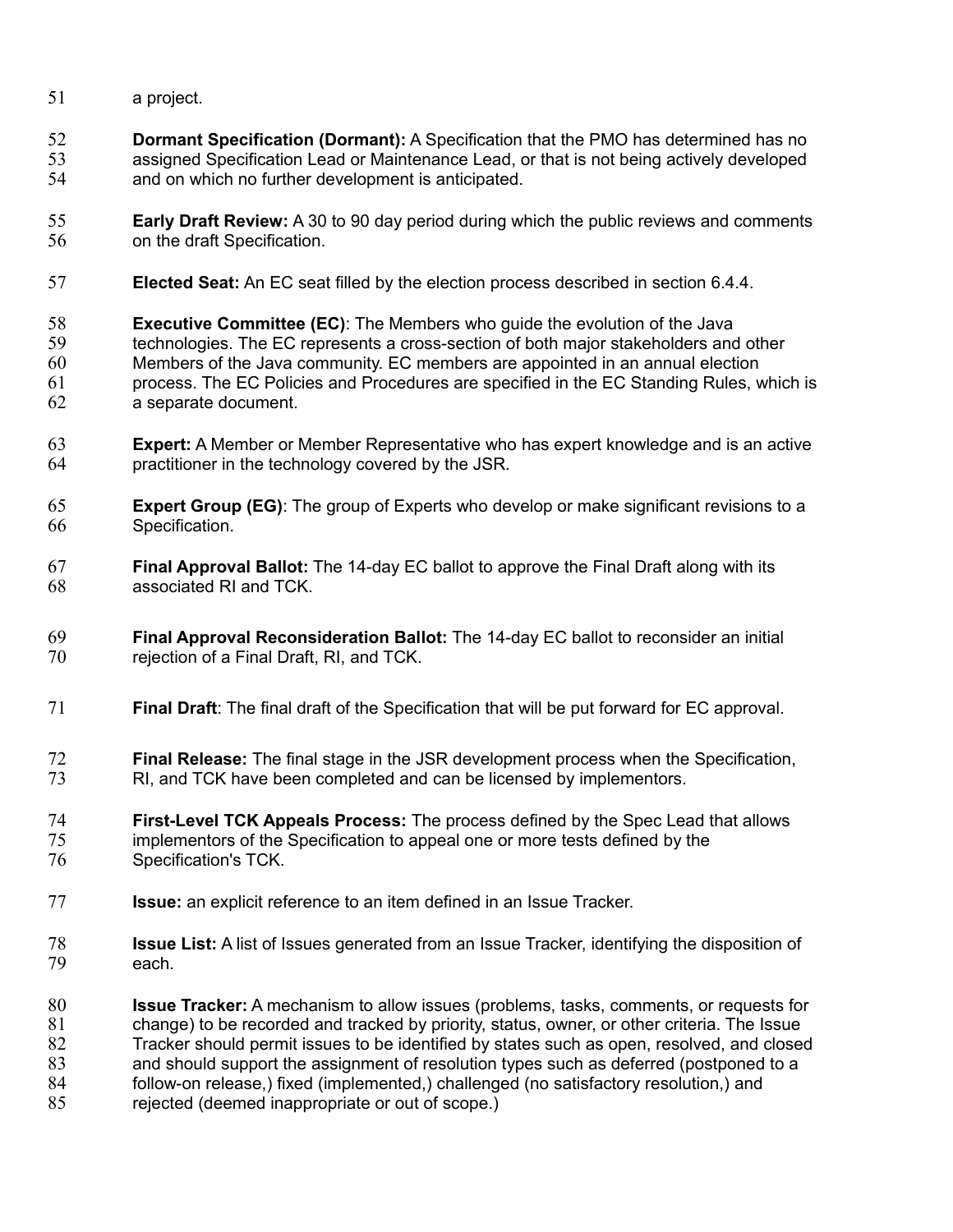- **Java Community Process (JCP)**: The formal process described in this document for developing or revising Java technology Specifications. 86 87
- **Java Community Process Member (Member)**: A company, organization, or individual that has signed the JSPA and is abiding by its terms. 88 89
- **Java Specification (Specification):** A written specification for some aspect of the Java technology. This includes the language, virtual machine, Platform Editions, Profiles, and application programming interfaces. 90 91 92
- **Java Specification Request (JSR):** The document submitted to the PMO by one or more Members to propose the development of a new Specification or significant revision to an existing Specification. 93 94 95
- **Java Specification Participation Agreement (JSPA):** A one-year renewable agreement between Oracle America and a company, organization or individual that allows the latter entities to participate in the Java Community Process. 96 97 98
- **JCP Website**: The website where the public can stay informed about JCP activities, download draft and final Specifications, and follow the progress of Specifications through the JCP. 99 100 101
- **JSR Approval Ballot:** A two-week EC ballot to determine if the initial JSR submission should be approved 102 103
- **JSR Reconsideration Ballot:** The EC ballot to determine if a revision of an initial JSR submission should be approved. 104 105
- **JSR Page:** Each JSR has a dedicated public web page on the JCP Website where the JSR's history is recorded and where other relevant information about the JSR is published. 106 107
- **JSR Renewal Ballot**: An EC ballot to confirm that a JSR should continue in its work. 108
- **JSR Renewal Reconsideration Ballot:** An EC ballot to determine if a revised JSR should continue its work. 109 110
- **JSR Review:** A two- to four-week period (the length to be set at the discretion of the submitter) during which the public can review and comment on a proposed new JSR before the JSR Approval Ballot. 111 112 113
- **JSR Withdrawal Ballot**: An EC ballot to confirm that a completed JSR that appears to have been abandoned should be withdrawn. 114 115
- **Licensor Name Space:** The public class or interface declarations whose names begin with "java", "javax", "com.sun" (or "com.Your name" if You are the Specification Lead) or their equivalents in any subsequent naming convention adopted by Oracle. 116 117 118
- **Maintenance Lead (ML):** The Expert responsible for maintaining the Specification. 119
- **Maintenance Lead Member**: The individual JCP member who is a Maintenance Lead, or the company or organization that is represented by the Maintenance Lead. 120 121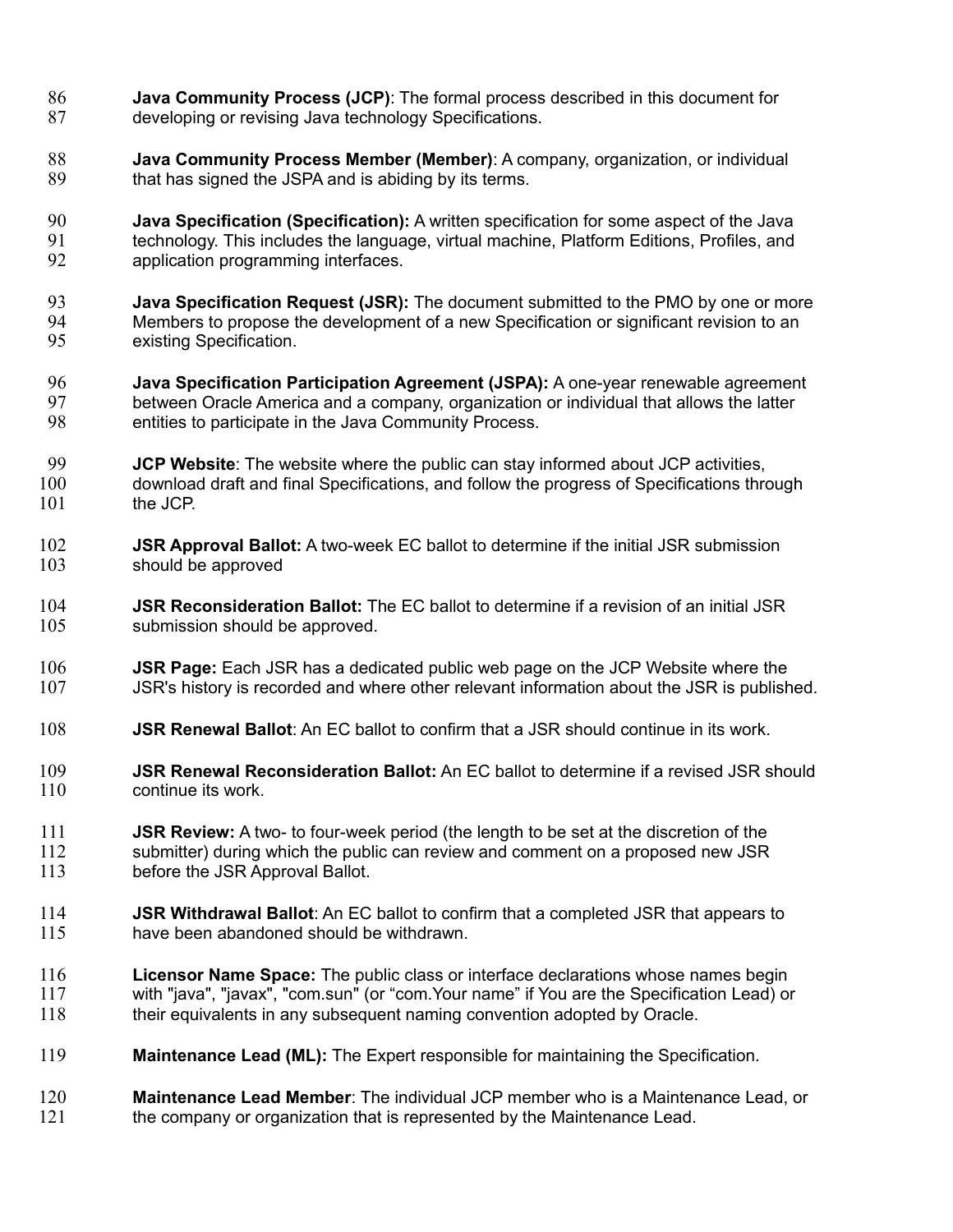- **Maintenance Release:** The final stage in the JSR maintenance process when the Specification, RI, and TCK have been updated and can be licensed by implementors. 122 123
- **Maintenance Review:** A period of at least 30 days prior to finalization of a Maintenance Release when Members and the public consider and comment on the change the Maintenance Lead proposes to include in the release, as identified in the associated Issue List. 124 125 126 127
- **Maintenance Review Ballot**: An EC ballot to determine whether the changes and time line proposed by a Maintenance Lead are appropriate for a Maintenance Release. 128 129
- **Maintenance Renewal Ballot:** a ballot during which EC members vote on whether to permit a Maintenance Lead to extend the deadline for delivery of materials for Maintenance Release, or whether the previous Maintenance Review should be rescinded and the ML be required to start the process again. 130 131 132 133
- **Maintenance Release Withdrawal Ballot**: An EC ballot to confirm that a completed Maintenance Release that appears to have been abandoned should be withdrawn. 134 135
- **Member:** See Agent, Java Community Process Member, Member Associate, Member Representative. 136 137
- **Member Associate:** An individual who is associated with a Member organization but is not an Agent of that organization. 138 139
- **Member Representative:** An Agent of a Member company or a Member organization who represents its interests within the JCP. 140 141
- **Platform Edition Specification (Platform Edition):** A Specification that defines a baseline API set that provides a foundation upon which applications, other APIs, and Profiles can be built. There are currently three Platform Edition Specifications: Java SE, Java EE, and Java ME. 142 143 144 145
- **Profile Specification (Profile):** A Specification that references one of the Platform Edition Specifications and zero or more other JCP Specifications (that are not already a part of a Platform Edition Specification.) APIs from the referenced Platform Edition must be included according to the referencing rules set out in that Platform Edition Specification. Other referenced Specifications must be referenced in their entirety. 146 147 148 149 150
- **Program Management Office (PMO)**: The group within Oracle America that is responsible for administering the JCP and chairing the EC. 151 152
- **Proposed Final Draft**: The version of the draft Specification that will be used as the basis for the RI and TCK. 153 154
- **Public Draft Specification Approval Ballot** : The EC ballot to determine if a draft should proceed after Public Review. 155 156
- **Public Draft Specification Reconsideration Ballot** : The EC ballot to determine if a revised draft should proceed after Public Review. 157 158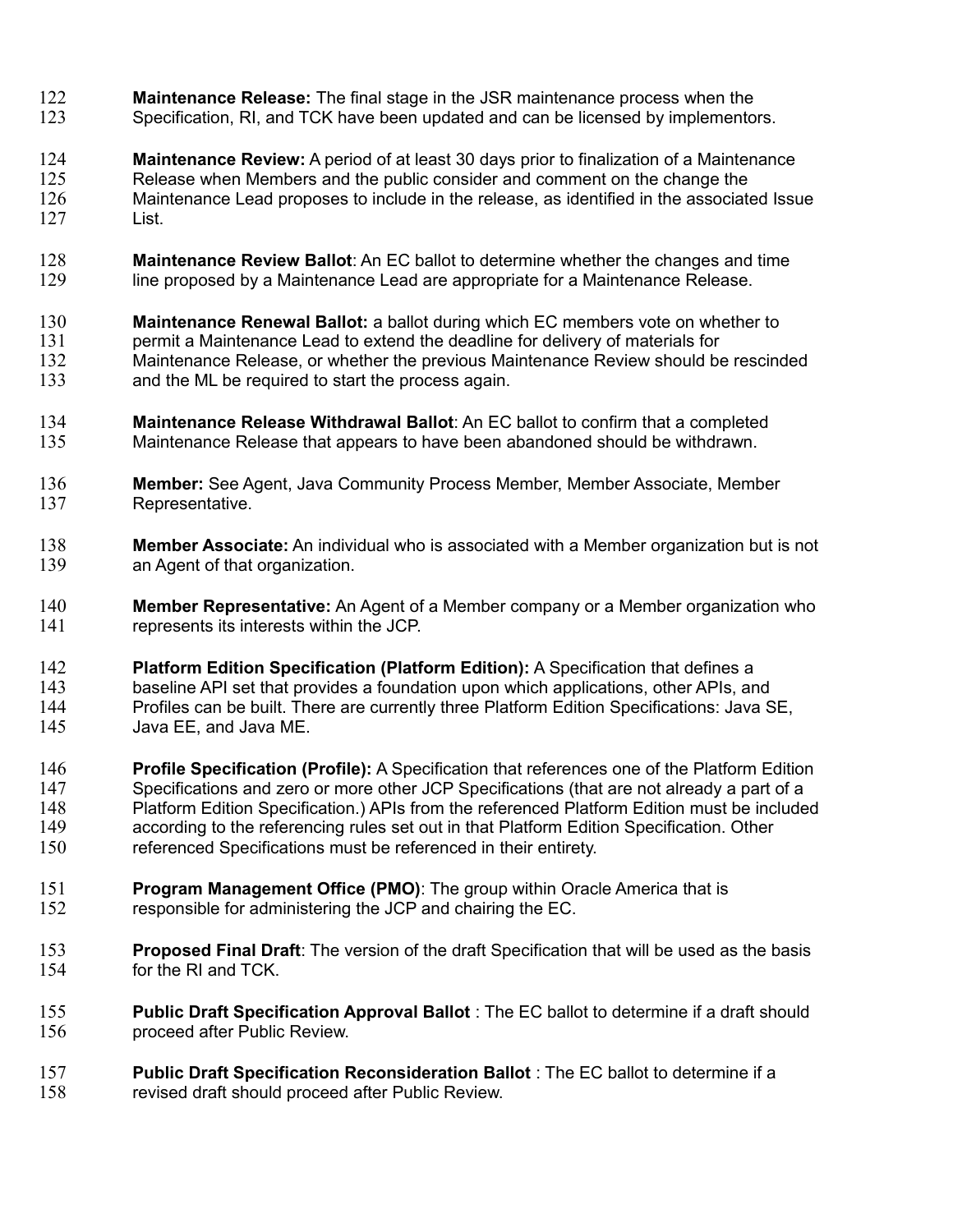- **Public Review:** A 30 to 90 day period when the public can review and comment on the draft Specification. 159 160
- **Ratified Seat:** An EC seat filled by the ratification process described in section 6.4.3. 161
- **Reference Implementation (RI)**: The prototype or "proof of concept" implementation of a Specification. 162 163
- **Release**: A Final Release or a Maintenance Release 164
- **Specification:** See Java Specification. 165
- **Specification Lead (Spec Lead)**: The Expert responsible for leading the effort to develop or make significant revisions to a Specification and for completing the associated Reference Implementation and Technology Compatibility Kit. A Spec Lead (or the Spec Lead's host company or organization) must be a Java Community Process Member. 166 167 168 169
- **Specification Lead Member (Spec Lead Member)**: The individual JCP member who is a Spec Lead, or otherwise the company or organization that is represented by the Spec Lead. 170 171 172
- **Technology Compatibility Kit (TCK)**: The suite of tests, tools, and documentation that allows an organization to determine if its implementation is compliant with the Specification. 173 174 175
- **Transfer Ballot:** The EC ballot to approve transfer of ownership of a Specification, RI, and TCK from one Member to another Member.<sup>[1](#page-5-0)</sup> 176 177
- **Umbrella Java Specification Request (UJSR):** A JSR that defines or revises a Platform Edition or Profile Specification. A UJSR proceeds through the JCP like any other JSR. 178 179
- The use of the term **day** or **days** in this document refers to calendar days unless otherwise specified. 180 181
- The use of the words "must", "must not", "required", "shall", "shall not", "should", "should not", "recommended", "may" and "optional" in this document is done in accordance with the IETF's [RFC 2119.](http://www.ietf.org/rfc/rfc2119.txt) 182 183 184

# **III THE JAVA COMMUNITY PROCESS<sup>®M</sup> PROGRAM** 185

# **1. GENERAL PROCEDURES** 186

# **1.1 EXPERT GROUP TRANSPARENCY** 187

Each Expert Group is free to use the working style that it finds most productive and appropriate, so long as this is compatible with the requirements specified in this document. For example, an EG may 188 189

choose to move forward only when there is general agreement among its members, or by voting on 190

<span id="page-5-0"></span><sup>1</sup> Transfer of ownership does not mean transfer of IP rights, only transfer of the right to start again. The new Spec Lead can, however, negotiate a transfer of IP with the old Spec Lead.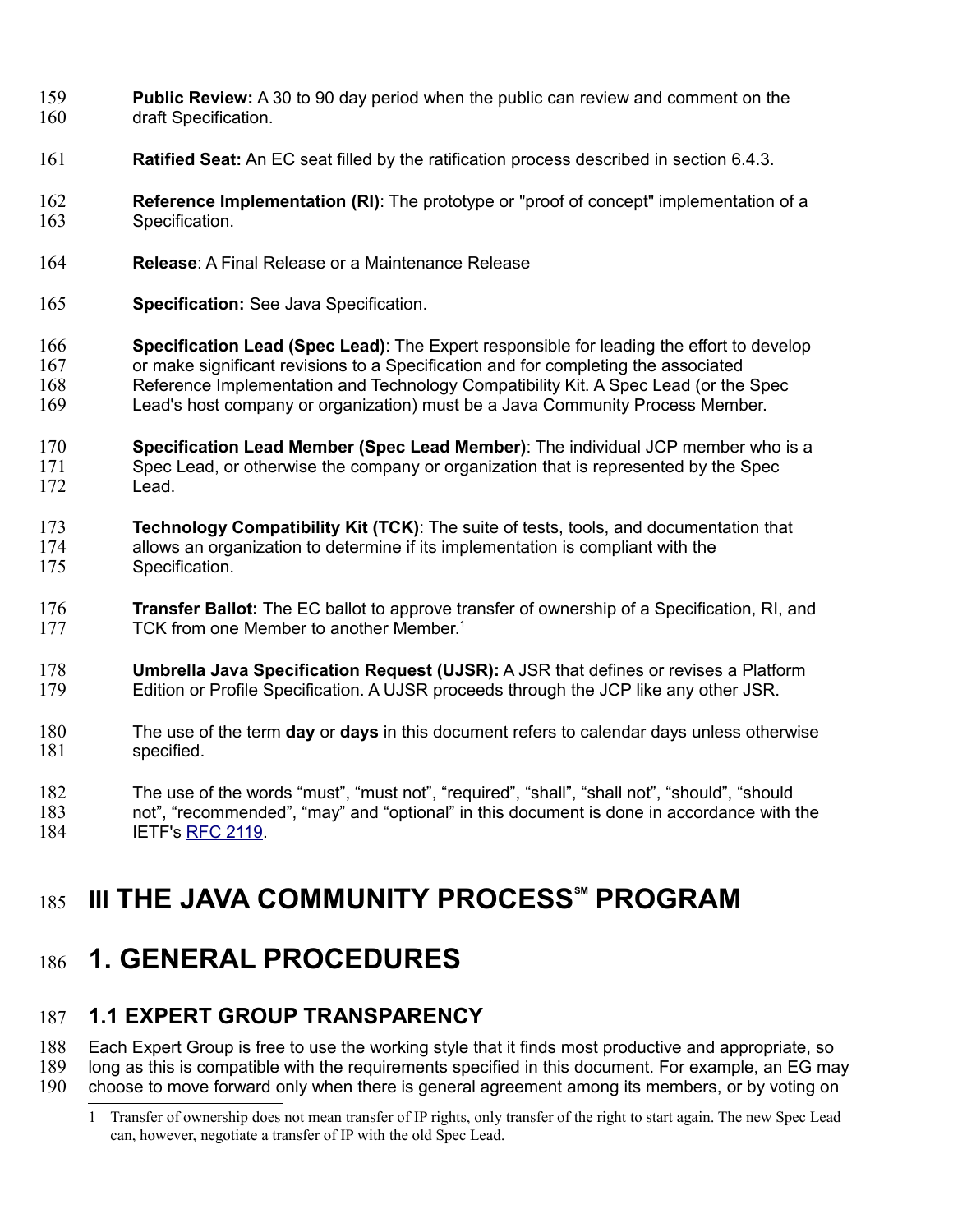- issues when there is disagreement. 191
- As specified below, Expert Groups must operate in a transparent manner, enabling the public to 192
- observe their deliberations and to provide feedback. All feedback must be taken into consideration and 193
- public responses to such feedback must be provided. EGs must maintain a publicly-accessible 194
- document archive from which all of their working materials such as source documents, meeting 195
- agendas and minutes, and draft documents can be downloaded. The EC should take the Expert 196
- Group's transparency record into consideration when voting on its JSR. 197
- In the initial JSR submission the Spec Lead must specify the transparency mechanisms (for example, 198
- the communication mechanisms and Issue Tracker) that the Expert Group intends to adopt, and must 199
- provide the URLs for accessing the chosen collaboration tools. The PMO shall publish this information 200
- on the JSR Page. The Spec Lead must also provide a pointer to any Terms of Use required to use the 201
- collaboration tools so that the EC and prospective EG members can judge whether they are compatible with the JSPA. 202 203
- If the EG changes its collaboration tools during the life of the JSR these changes must be reported to 204
- the PMO, which shall update the relevant information on the JSR Page. Any such changes must 205
- ensure that previously-published information is incorporated into the new tools. 206
- When voting to approve a JSR's transition to the next stage, EC members are expected to take into consideration the extent to which the Spec Lead is meeting the transparency requirements. 207 208
- Spec Leads should be aware of their obligations under the JSPA to license the output of their JSR on 209
- Fair, Reasonable, and Non Discriminatory terms, and to make certain patent grants. Incorporating 210
- feedback provided through public email lists or forums without ensuring that the provider has signed 211
- the JSPA or an equivalent Contribution Agreement may make it impossible to meet these 212
- requirements or may expose the Spec Lead Member to legal liability. 213
- The use of *Confidential Information* (as defined in the JSPA) by Expert Groups limits transparency, is 214
- strongly discouraged, and will be prohibited in a future version of the Process. If the Spec Lead 215
- intends to permit the use of Confidential Information (such as emails, drafts, or submissions marked 216
- as *Confidential*) this must be specified in the initial Java Specification Request.[2](#page-6-0) 217

### **1.1.1 PUBLIC COMMUNICATIONS** 218

Expert Groups may choose to keep purely administrative matters private, but all substantive business must be performed in a manner that allows the public to observe their work and to respond to it. All proceedings, discussions, and working documents must be published, and a mechanism must be established to allow the public to provide feedback. One common way of meeting these requirements is through the use of mailing lists, but other alternatives such as blogs, Wikis, and discussion forums may be preferred. Whatever communication mechanisms are chosen, these must include an archiving function so that a record of all communications is preserved. Archives must be readable by the public.<sup>[3](#page-6-1)</sup> 219 220 221 222 223 224 225

## **1.1.2 ISSUE TRACKING** 226

- Issues must be tracked through a publicly readable Issue Tracker. The Expert Group may choose to 227
- use a publicly writable Issue Tracker, thereby permitting the public to log issues directly, or 228
- alternatively to identify formal comments in some other manner and to enter them into the Issue 229
- Tracker on behalf of the submitter. Whatever mechanism is used, a publicly-readable audit trail of all comments and Issues must be maintained. 230 231
- Whenever a Spec Lead or a Maintenance Lead submits materials to the PMO for review or ballot they must also provide an Issue List indicating the disposition of all of the Issues that have been logged 232 233

<span id="page-6-0"></span><sup>2</sup> The EC intends to remove the Confidentiality language from the next version of the JSPA.

<span id="page-6-1"></span><sup>3</sup> This should not be interpreted as a requirement that Expert Groups create or maintain audio or video recordings of their meetings.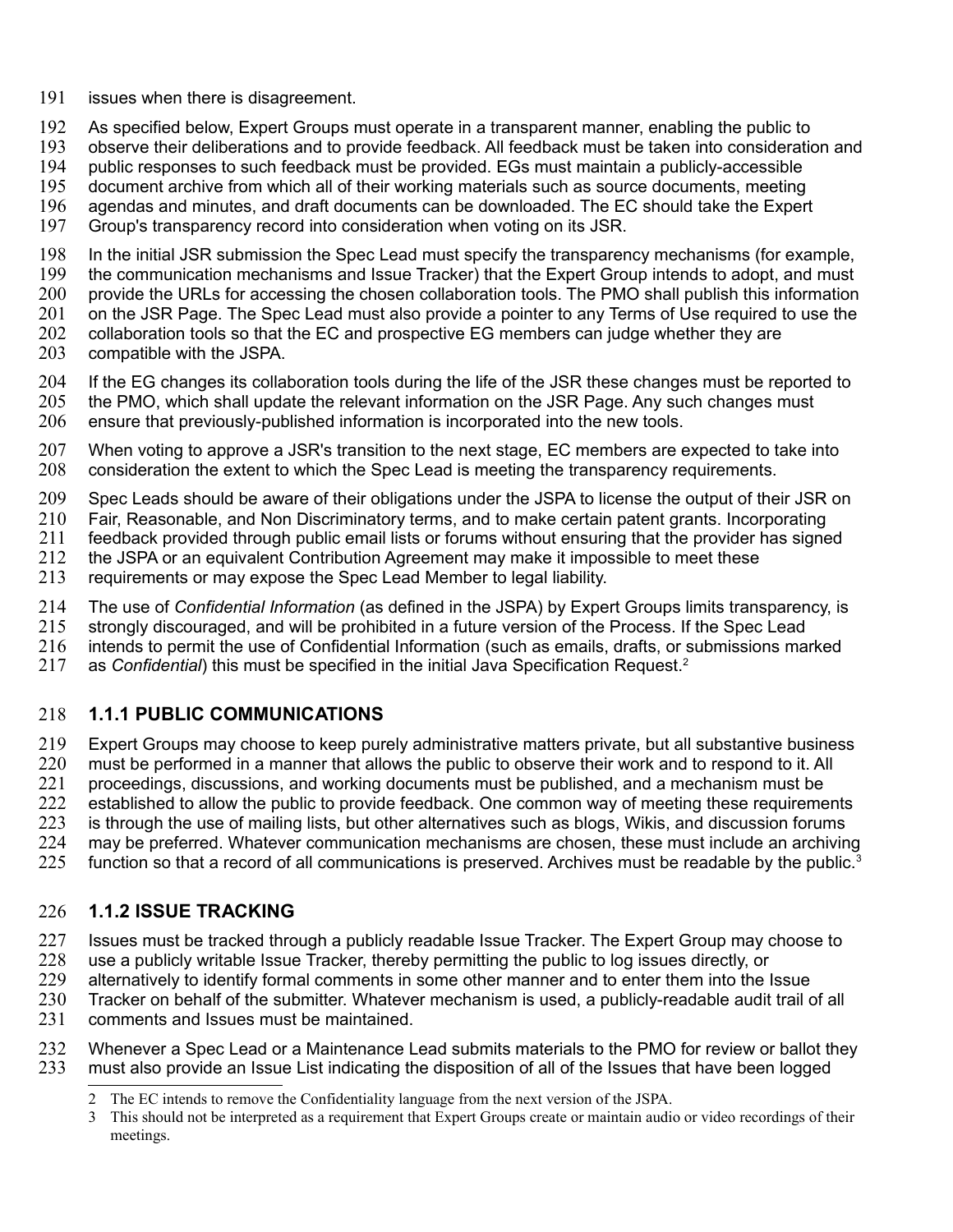- against the JSR. Issues logged late in the review cycle may be deferred for later consideration, and 234
- Issues that are blatantly off-topic or that appear to have been submitted maliciously or erroneously 235
- may be ignored. 236
- In order to enable EC members to judge whether Issues have been adequately addressed, the Issue 237
- List must make a clear distinction between Issues that are still open, Issues that have been deferred, and those that are closed, and must indicate the reason for any change of state. 238 239
- The PMO shall publish the Issue List or a pointer to it together with the other materials. 240
- EC members should review the supplied Issue List and take it into consideration when casting their 241
- ballot. If they have any reservations or concerns about a 'yes' vote, or if they wish to vote 'no,' they 242
- should accompany their ballot with comments which reference one or more Issues (perhaps logged by 243
- them) that they would like to see addressed in the future. EC members should vote 'no' if they believe 244
- that the Spec Lead or Maintenance Lead has not adequately addressed all Issues including those that 245
- have been rejected or otherwise closed by the Expert Group. 246

#### **1.1.3 CHANGES TO LICENSING TERMS** 247

As described in Section 2.2.1 below, the proposed licensing terms must be disclosed during JSR 248

- submission. The Specification license must not be modified after initial submission since to do so 249
- could invalidate IP grants. It may be necessary, however, to modify the proposed RI or TCK license. 250
- Any such changes must be disclosed when the Specification is next submitted to the PMO for public posting or review. 251 252
- For as long as a JSR is licensed and while it is legally possible to do so the Spec Lead Member must offer the RI and TCK licenses that were published at the time of Final Release, with the exception that reasonable increases in price are permitted. At subsequent Maintenance Releases alternate RI or TCK licenses may also be offered so long as all changes are disclosed, but licensees must be free to choose the original terms if they wish. For example, existing licensees who do not wish to accept a 253 254 255 256 257
- modified license when required to adopt a newer TCK shall have the option to license the updated TCK under the previous terms. If a JSR changes hands the new Maintenance Lead Member must 258 259
- present a license with terms comparable to, or more favorable to licensees than the existing license. 260
- When a newer version of a technology is created through a follow-on JSR, the Specification, RI, and 261
- TCK license terms for the new JSR may differ from those offered for the previous JSR, but any such changes must be disclosed during JSR submission. The original terms for the previous JSR must be 262 263
- offered for as long as that JSR is licensed. 264

### **1.2 EXPERT GROUP MEMBERSHIP** 265

### **1.2.1 EXPERT GROUP COMPOSITION** 266

- There is no size limit on the Expert Group. The Spec Lead may add additional Experts at any time so long as existing EG members are consulted. New members may be added, for example, to increase diversity of opinion. 267 268 269
- Any JCP Member, Member Representative, or Member Associate may request to join an Expert Group 270
- at any time by submitting their nomination via the online form provided on the JSR Page. Member 271
- Associates, since they are not covered by the JSPA of their organization, must sign the JSPA in their 272
- own right before they will be permitted to join an Expert Group. 273
- Details of such requests, including the organizational affiliation of the requester, together with the Spec 274
- Lead's official response, substantive deliberations within the EG about the matter, and any other 275
- official decisions related to EG membership must be published through the EG's public communication 276
- channel. The PMO will ensure that the JSR Page lists the Members who are members of the EG 277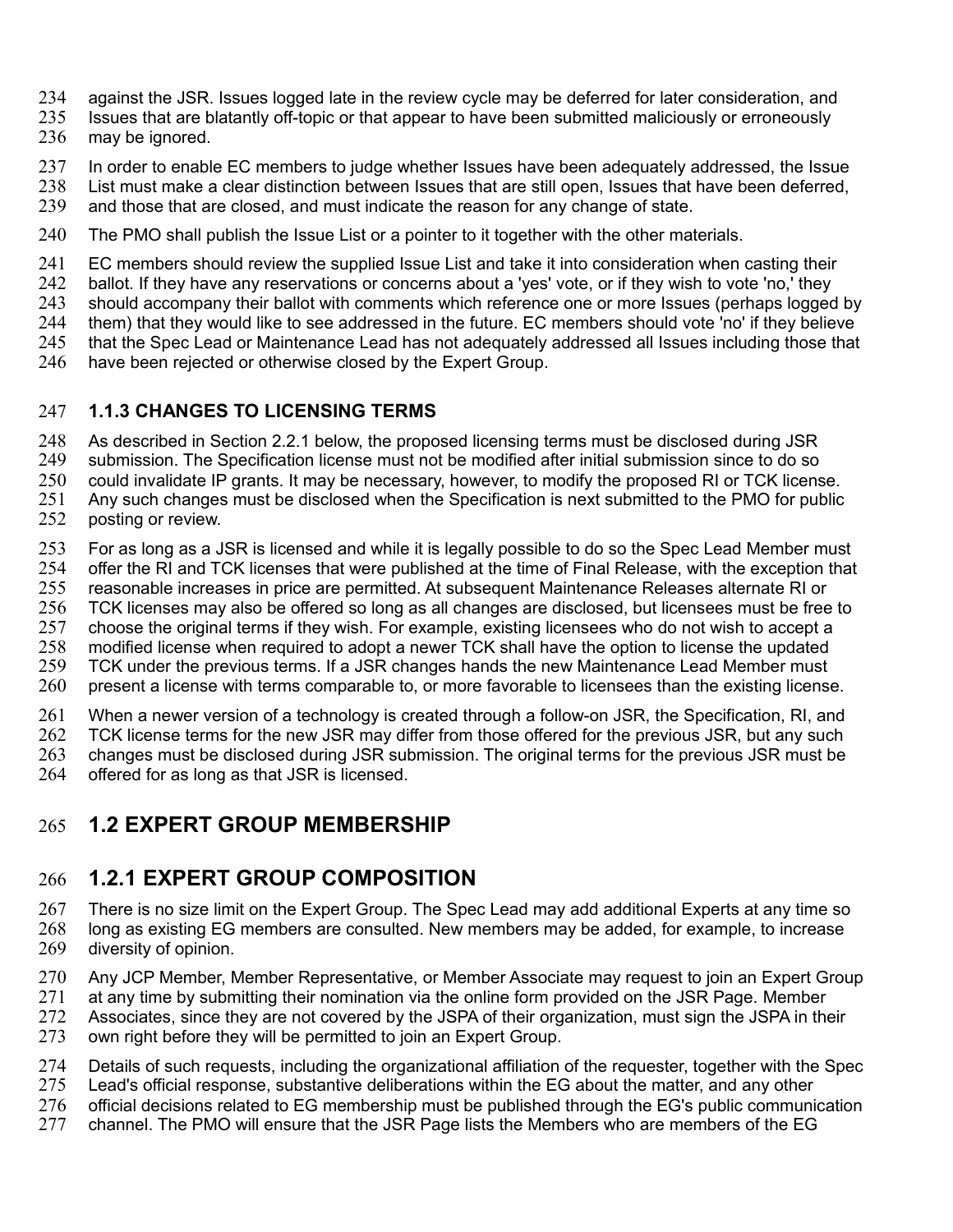- together with the names of individual Member Representatives or Member Associates where 278
- appropriate. 279

#### **1.2.2 WITHDRAWAL OF AN EXPERT FROM THE EXPERT GROUP**  280

An Expert may withdraw from the Expert Group at any time. If the withdrawing Expert is the Spec Lead, the Expert Group, with the help of the PMO, should approach the Member who originally contributed the Expert, if any, and request them to provide a suitable replacement; if no such replacement is forthcoming, the Expert Group should choose one of its members as the new Spec Lead. If the withdrawing Expert is not the Spec Lead, the Spec Lead should approach the Member who originally contributed the Expert, if any, and work with that organization to find a suitable replacement. If no replacement is offered or is not otherwise available, the Spec Lead may recruit a replacement from amongst other Members. 281 282 283 284 285 286 287 288

#### **1.2.3 DISRUPTIVE, UNCOOPERATIVE OR UNRESPONSIVE EXPERT GROUP MEMBERS** 289

There may be rare instances when members of the Expert Group feel that one of their fellow Experts 290

- is not acting in ways that advance the work of the Expert Group, and is being disruptive, 291
- uncooperative or unresponsive. EG members are expected to make a reasonable effort to resolve any 292
- such issues among themselves, with the active help of the Spec Lead. However, if the situation cannot 293
- be resolved in a timely manner, any three members of the EG can approach the Spec Lead and 294
- request that the EG member in question be excluded from further participation in the EG. If the Spec 295
- Lead agrees to the request he can then do so. In the case where the EG Member in question is a Member Representative, the Spec Lead must first request that the Member replace its representative. 296 297
- If the Member does not do so in a timely manner, the Spec Lead can exclude the Member itself from 298
- further EG participation. The Spec Lead's decision as to whether or not to exclude can be appealed to 299
- the EC by following the process outlined in Section 1.7, "Escalation and Appeals" 300

#### **1.2.4 UNRESPONSIVE OR INACTIVE SPEC LEAD**  301

There may be rare instances when members of the Expert Group feel that the Spec Lead is not acting 302

- in ways that advance the work of the Expert Group and is being unresponsive or inactive. The EG is 303 304
- expected to make a reasonable effort to resolve any such issues in a timely manner. However, if the situation cannot be resolved these concerns should be brought to the attention of the EC as quickly as possible so they may be proactively addressed and resolved. 305 306
- If the problems cannot be resolved informally, any three members of the EG may request the EC to replace the Spec Lead. All such requests must clearly state the cause of the concern and provide all 307 308
- necessary evidence. If the EC agrees that there is cause, it may ask the PMO to replace the Spec 309
- Lead. In the case where the Spec Lead is a Member Representative the PMO shall ask the Member to 310
- replace the Spec Lead. If the Member refuses to do so, the PMO shall seek to put in place an 311
- alternative Spec Lead, in which case the EC must conduct a transfer ballot as specified in section 312
- 5.1.2 of this document. If no Spec Lead replacement can be found, the EC shall initiate a JSR 313
- Renewal Ballot to determine whether the JSR should be shut down. 314

# **1.3 JSR DEADLINES** 315

- If a JSR does not begin Early Draft Review within 9 months of completing its JSR Approval Ballot, or 316
- does not begin Public Review within 12 months of first submitting an Early Draft, or does not reach 317
- Final Release within 12 months of commencing Public Review, then the EC should initiate a JSR 318
- Renewal Ballot unless it is agreed that there are extraordinary circumstances that justify the delay. The 319
- PMO shall inform the Spec Lead and Expert Group of this decision and will request the Spec Lead 320
- and Expert Group to prepare a public statement to the EC. The JSR Renewal Ballot shall start 30 days 321
- after the request. If the JSR Renewal Ballot is approved by the EC, then another renewal ballot cannot 322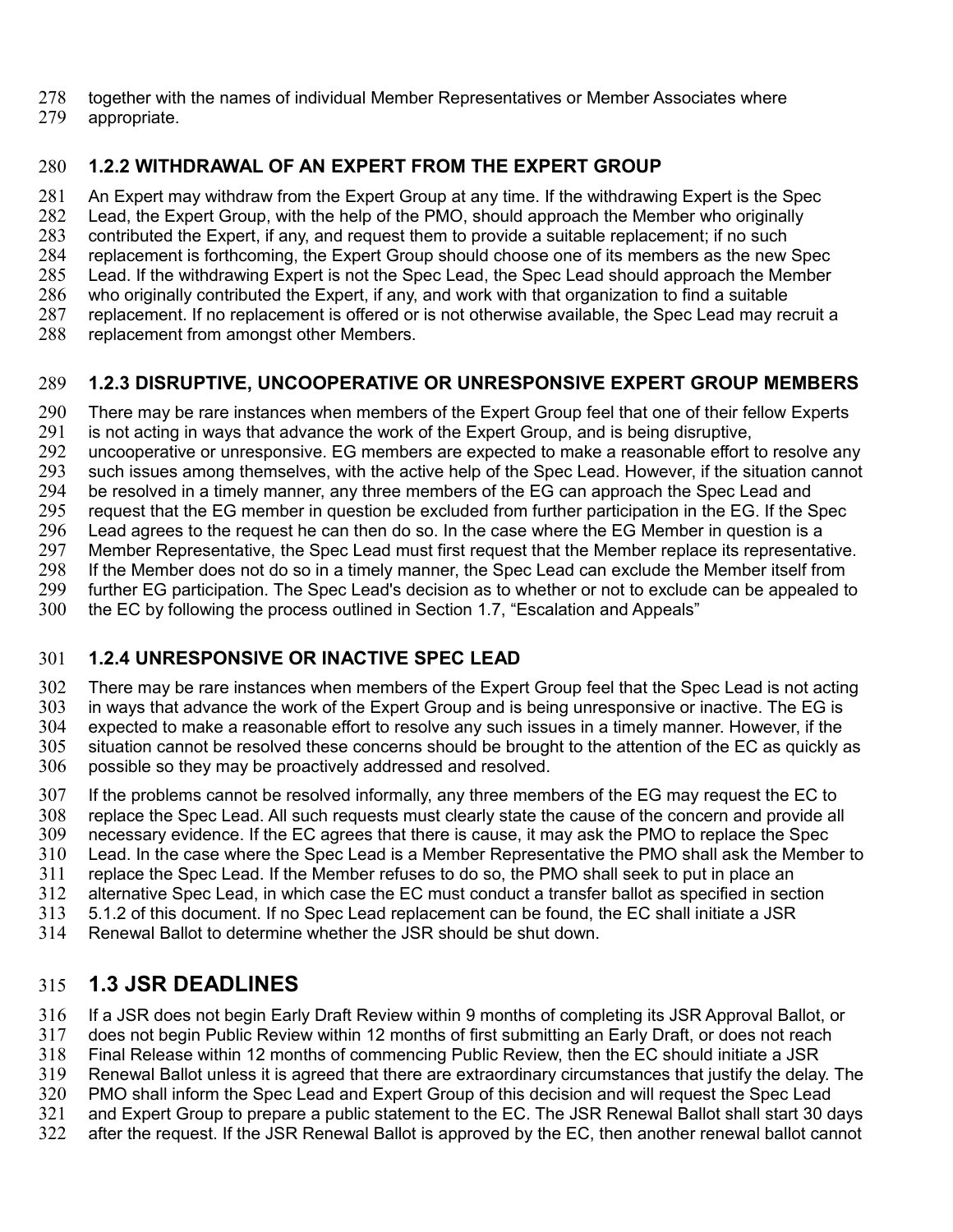- be initiated for that JSR for an additional year. 323
- If the JSR Renewal Ballot fails, the Expert Group will have 30 days to update the JSR in response to the concerns raised by the EC, and may submit a revised version to the PMO. If a revised JSR is not received by the end of the 30 days, the original decision by the EC shall stand and the JSR shall be closed. If a revision is received, then the PMO shall forward it to the EC and initiate a JSR Renewal Reconsideration Ballot. At the close of balloting, all comments submitted by EC members, together with their ballots shall be circulated to the Expert Group by the PMO. If this ballot fails, the JSR shall 324 325 326 327 328 329
- be closed and the Expert Group shall disband. 330
- If a JSR that is closed through these processes was a revision to an existing Specification, the Spec Lead shall resume the role of Maintenance Lead of the current Specification. 331 332

## **1.4 COMPATIBILITY TESTING** 333

- The Spec Lead is responsible for defining the process whereby the TCK is used to certify 334
- implementations of the JSR as compatible. The Maintenance Lead must submit to the PMO at least 335
- quarterly a list of all implementations that have been certified as compatible and that have been 336
- released publicly or commercially. The PMO will publish this information on the JCP Website. If the 337
- Spec Lead submits the information in the form of a pointer to an already published list the PMO may 338
- choose simply to reference that list rather than duplicate it. 339
- TCK license terms must permit implementors to freely and publicly discuss the testing process and 340
- detailed TCK test results with all interested parties. 341

## **1.5 EXECUTIVE COMMITTEE DUTIES** 342

#### **1.5.1 TRANSPARENCY** 343

- All substantive Executive Committee business should be conducted in the most transparent manner 344
- possible. EC transparency requirements are specified in a separate document, EC Standing Rules. 345

### **1.5.2 DRAFT REVIEWS** 346

- During JSR reviews EC members are strongly encouraged to ensure that one or more technical 347
- members of their organizations review the draft and provide feedback using the mechanism specified 348
- by the Spec Lead. EC feedback is particularly important to the Expert Group, and EC members are 349
- encouraged not to wait until ballot periods to raise concerns and issues. 350

# **1.6 PMO RESPONSE TIMES** 351

- Materials to be posted on the JCP Website for review, comment, or any other official EG or EC 352
- business should be submitted to the PMO, which shall post them on the JCP Website and announce 353
- their availability to Members and the public within seven days of receipt (holiday closures excepted.) 354

# **1.7 ESCALATION AND APPEALS** 355

- Unless otherwise specified in this document, any EG member can appeal to the EC regarding a 356
- decision, an action, or inaction by the PMO, a Spec Lead, or a Maintenance Lead that affects EG 357
- participation or issue-resolution and which cannot be resolved by other reasonable means. An appeal 358
- must be initiated by sending an email message to the PMO [\(pmo@jcp.org\)](mailto:pmo@jcp.org) in all cases, even if it 359
- affects the PMO itself. The message must describe the issue under appeal clearly and concisely, with 360
- a short and relevant *subject* line, and must provide all relevant documentation to support the appeal. 361
- The PMO shall transmit the message to the EC no later than seven days after receipt. The EC shall 362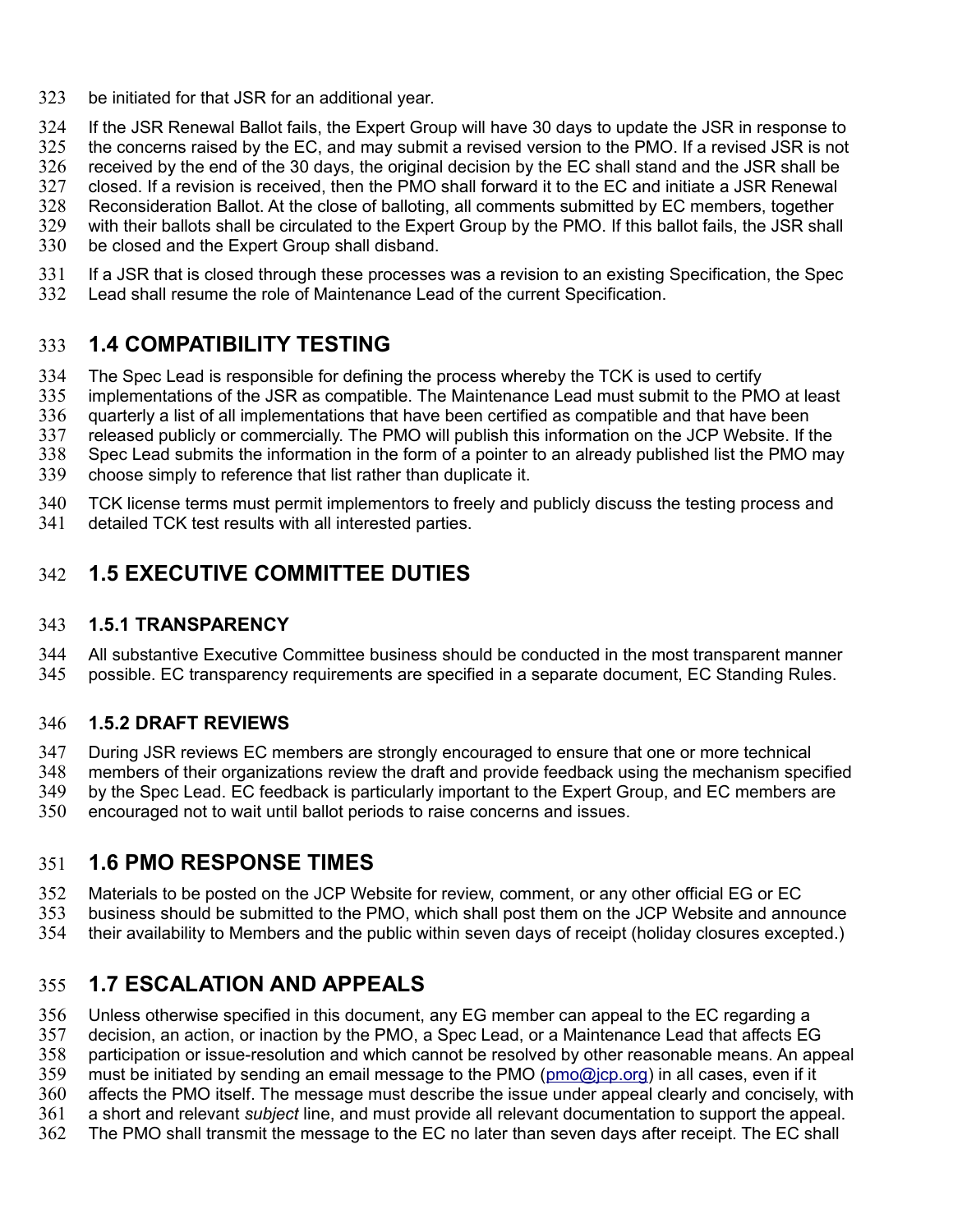then respond to the appellant within 30 days, either with a resolution or with a request for clarification 363

and/or further documentation. 364

# **2. INITIATE A NEW OR REVISED SPECIFICATION**  365

# **2.1 INITIATE A JAVA SPECIFICATION REQUEST** 366

One or more Members may initiate a request to develop a new Specification, or carry out a significant revision to an existing one, by submitting a JSR proposal through the JCP Website, as described in the [Spec Lead Guide.](http://jcp.org/en/resources/guide) Upon request to the PMO any JSR proposal may be withdrawn by the 367 368 369

submitter(s) without explanation prior to the completion of the JSR Approval Ballot. 370

- The following information must be provided with each JSR: 371
- the Members making the request (the submitters,) the proposed Spec Lead, and the initial members of the Expert Group, 372 373
- a description of the proposed Specification, 374
- the reason(s) for developing or revising it, 375
- the primary Platform Edition, as well as any consideration given to other Platform Editions, 376
- an estimated development schedule, 377
- any preexisting documents, technology descriptions, or implementations that might be used as a starting point, 378 379
- a transparency plan, which outlines the tools and techniques that the Spec Lead will use during the development of the Specification to communicate with and seek feedback from JCP Members and the public. 380 381 382

### **2.1.1 REVISE EXISTING SPECIFICATIONS**  383

Existing Specifications, together with their associated RIs and TCKs, are maintained by a designated Maintenance Lead using the processes described in section 5 of this document. Maintenance Lead Members are expected to assume long term ownership of the Specification, RI, and TCK while respecting the wishes of JCP Members with regard to evolution. Maintenance Leads shall therefore be the Spec Leads for all significant revisions to their Specifications, but they shall not have the exclusive right to decide when a significant revision will take place. That shall be decided by the EC in response to a revision JSR that can be initiated by any JCP Member. Submitter(s) should make a reasonable effort to recruit members of the previous Expert Group to join any such revision effort. 384 385 386 387 388 389 390 391

### **2.1.2 PROTECT THE INSTALLED BASE AND GUARD AGAINST FRAGMENTATION**  392

Changes to the Java programming language, the Java virtual machine (JVM,) the Java Native Interface (JNI,) packages in the "java.\*" space, or other packages delivered only as part of Java SE, have the potential to seriously disrupt the installed base if carried out inconsistently across the Platform Editions. In order to protect the installed base, any such changes can only be accepted and carried out within a UJSR for Java SE. 393 394 395 396 397

In order to guard against fragmentation, new Platform Edition Specifications must not substantially duplicate existing Platform Editions or Profiles. 398 399

### **2.1.3 PROFILES AND API SPECIFICATIONS TARGET CURRENT PLATFORM EDITIONS**  400

All new or revised Specifications must be compatible with the most recent versions of the targeted Platform Edition Specifications. In order to achieve this, all UJSRs to define new Profile Specifications or revise existing Profile Specifications must reference either the most recent Release version of the 401 402 403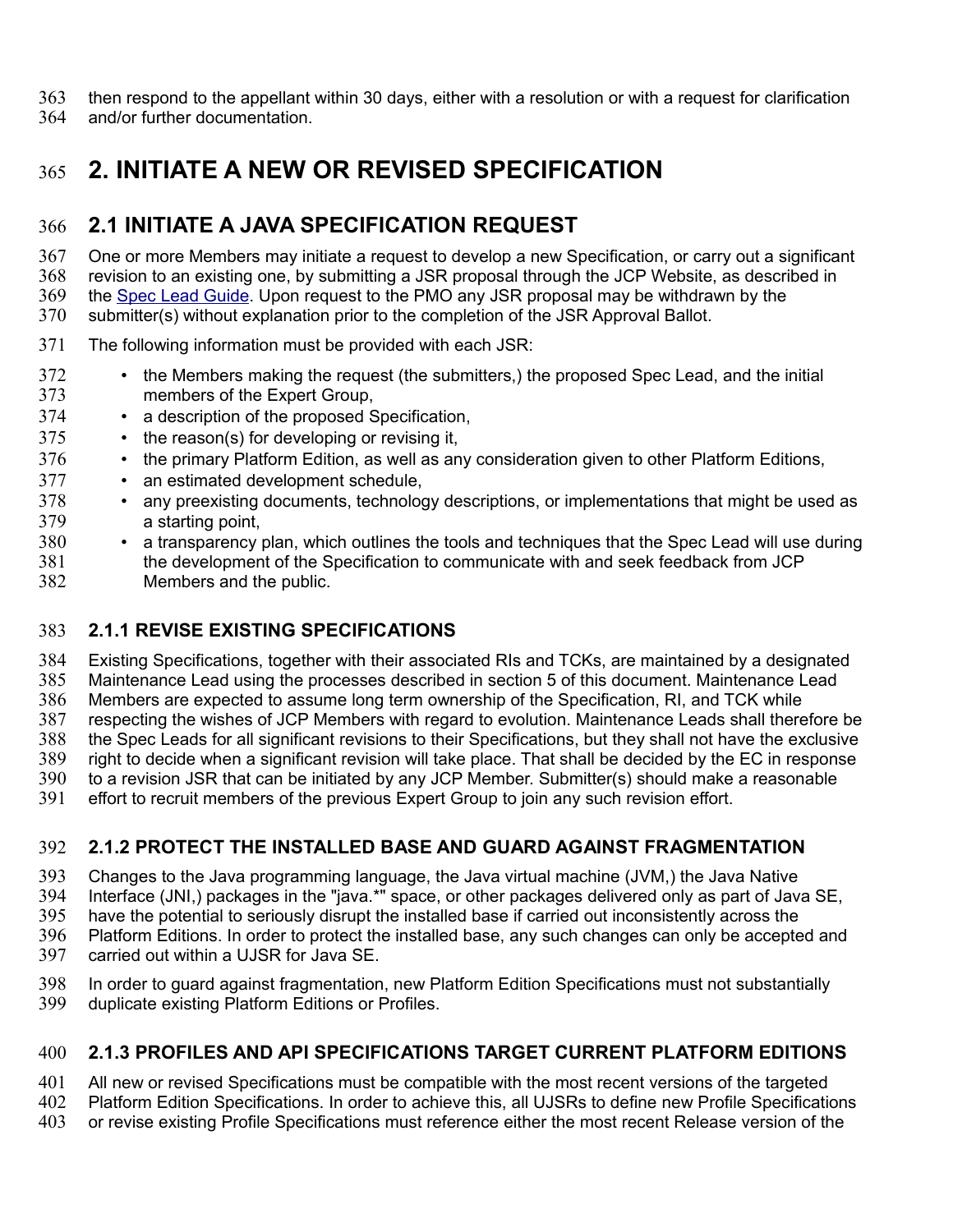Platform Edition Specification they are based upon or a newer version of that Specification that is under development via an active UJSR. 404 405

#### **2.1.4 PLATFORM INCLUSION**  406

The JSR submission form requires the submitter to state whether the JSR's RI and TCK should be delivered as part of a Profile or Platform Edition, in standalone manner, or both. The final decision as 407 408

- to whether a specific JSR is included in a Profile or a Platform Edition is made by the Spec Lead and 409
- Expert Group of the Platform Edition or Profile JSR, and is confirmed by the EC ballots on the relevant 410
- JSR. If the Spec Lead for the Platform Edition or Profile JSR turns down a request for inclusion then 411
- the JSR must deliver a standalone RI and TCK. 412
- Technologies may be incorporated into a Profile or Platform Edition after having been initially delivered standalone. A JSR for a new version of an API that proposes to become part of a Profile or Platform 413 414
- Edition and is considering discontinuing standalone availability must state the rationale for this change 415
- and must inform the public of the intention to discontinue the availability of the standalone RI, and TCK 416
- one JSR submission in advance. 417

#### **2.2 JSR REVIEW**  418

When a JSR is received, the PMO shall give it a tracking number, create its JSR Page, announce the 419

proposed JSR to the public, and begin JSR Review. Comments on the JSR should be sent to the 420

JSR's public feedback communication mechanism. Comments shall be forwarded to the EC for its 421

consideration and shall be made available from the JSR Page (similar comments may be 422

consolidated.) Members who are interested in joining the Expert Group (should the JSR be approved) 423

should identify themselves by submitting a nomination form to the PMO. 424

#### **2.2.1 DISCLOSURE OF LICENSING TERMS** 425

The Spec Lead Member is responsible for developing the Reference Implementation and Technology 426

Compatibility Kit and for licensing them as described in the JSPA. The Spec Lead Member must 427

provide the EC with complete copies of the proposed Specification, RI, and TCK licenses no later than 428

the start of JSR Review. The licenses shall be published on the JSR page. EC members should 429

provide feedback on the terms as an indication of how the community as a whole might react to the 430

terms. If EC members believe that the proposed licensing terms are not compatible with the licensing 431

guidelines established for use within the JCP, then balloting on the proposed JSR shall be delayed 432

until Oracle legal provides an opinion on the matter. 433

## **2.3 JSR APPROVAL BALLOT**  434

After the JSR Review, EC members shall review the JSR and any comments received, and cast their ballot to decide if the JSR should be approved. 435 436

If the JSR Approval Ballot fails, the PMO shall send all EC comments to the JSR submitter(s) who may revise the JSR and resubmit it within 14 days. If a revised JSR is not received in that time, the original EC decision shall stand and the JSR shall be closed. If a revised JSR is received, the PMO shall post it to the JSR Page, announce the revised JSR to the public, and send it to all EC members for a JSR 437 438 439 440

Reconsideration Ballot. If that ballot fails, the JSR shall be closed. 441

## **2.4 FORM THE EXPERT GROUP**  442

When a JSR is approved the PMO instructs the identified Spec Lead to form the Expert Group. If the 443

Member contributing the Spec Lead withdraws from the JCP before the JSR is approved, the PMO 444

shall request the preliminary Expert Group to choose a replacement from among themselves who is 445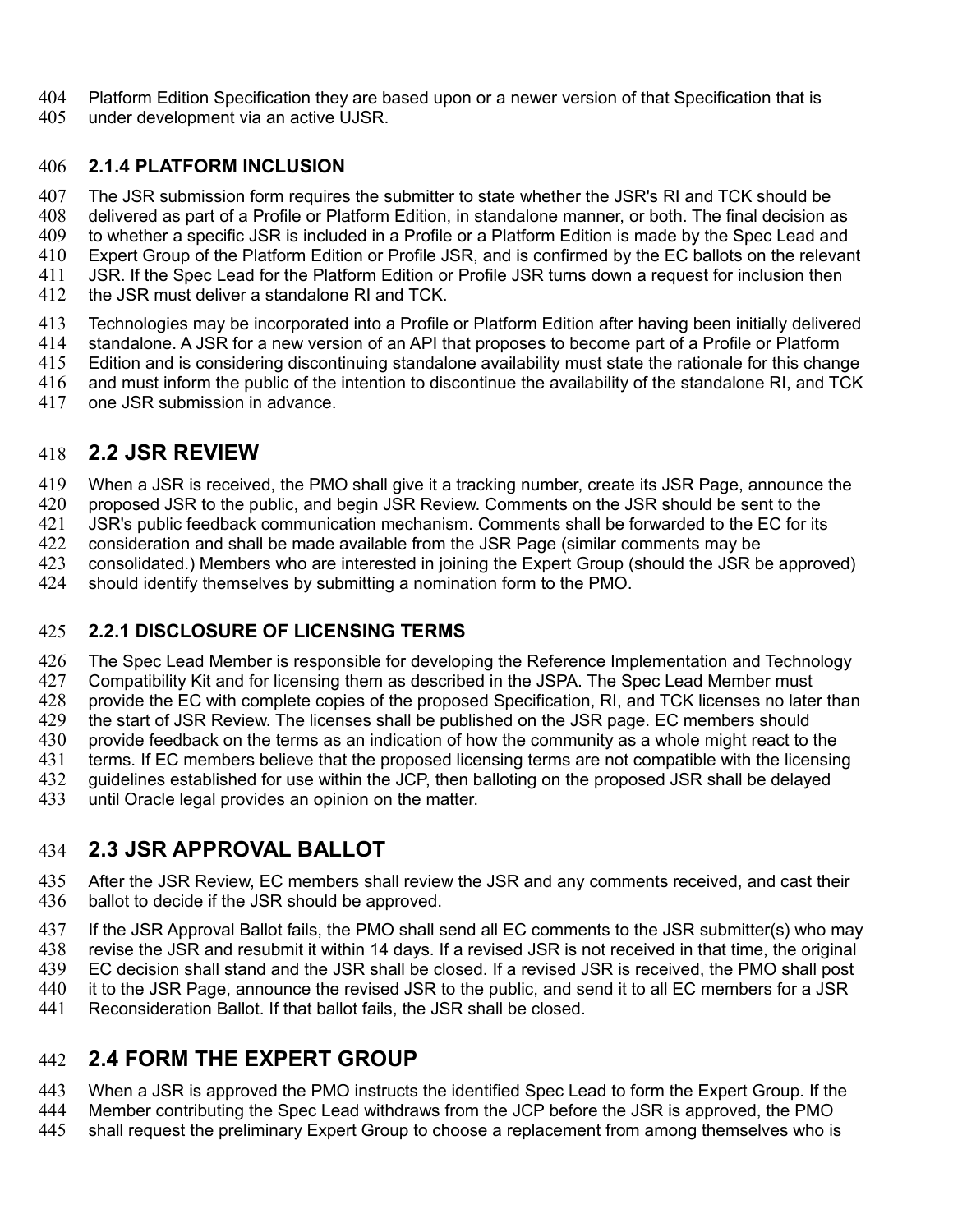# **3. DRAFT RELEASES** 447

## **3.1 WRITE THE FIRST DRAFT OF THE SPECIFICATION**  448

The Expert Group should begin work by considering the requirements set forth in the JSR, any contributed documents or technology descriptions, comments received during JSR Review and, if this is a revision of an existing Specification, the Issue List maintained by the Maintenance Lead (see section 5.) Additional input can be obtained from discussions with other Members, industry groups, software developers, end-users, and academics. The goal is to define requirements and then write a draft Specification suitable for review by the community and the public. 449 450 451 452 453 454

When the Expert Group decides that the first draft is ready for review, the Spec Lead shall send the draft, along with any additional files required for review, to the PMO. The Spec Lead should also suggest the length of the Early Draft Review period if the Expert Group feels it should go beyond the minimum 30 days. 455 456 457 458

Multiple Early Drafts (and Early Draft Reviews) are encouraged where the Expert Group feels that this would be helpful. 459 460

## **3.2 EARLY DRAFT REVIEW**  461

Refinement of the draft Specification begins when the PMO posts it to the JCP Website and announces the start of Early Draft Review. The goal of Early Draft Review is to get the draft 462 463

Specification into a form suitable for Public Review as quickly as possible by uncovering and 464

correcting major problems with the draft. Early Draft Review is an early-access review, and should 465

ideally take place when the Specification still has some unresolved issues. The public's participation in 466

Early Draft Review is an important part of the process since in the past, comments from the public 467

have raised fundamental architectural and technological issues that have considerably improved some 468

Specifications. 469

#### **3.2.1 UPDATING THE DRAFT DURING EARLY DRAFT REVIEW**  470

If the Expert Group makes major revisions to the draft during Early Draft Review the Spec Lead should 471

send the revised draft, along with a synopsis of the changes, to the PMO, which shall publish these 472

online and make them available for download by the public. 473

After the Early Draft Review period has ended, the Expert Group can make any additional changes to 474

the draft it deems necessary in response to comments before submitting the draft to the PMO for the next review. 475 476

### **3.3 PUBLIC REVIEW**  477

Public Review begins when the PMO posts a new draft Specification on the JCP Website and announces its availability for public review and comment. 478 479

The Spec Lead is responsible for ensuring that all comments are read and considered. If those 480

comments result in revisions to the draft, and those revisions result in major changes (in the opinion of 481

the Expert Group,) then the Spec Lead must send an updated draft (with a summary of the changes) 482

to the PMO before the review period ends. The PMO shall post the new draft and the change 483

summary on the JCP Website and shall notify the public that the new draft is available. 484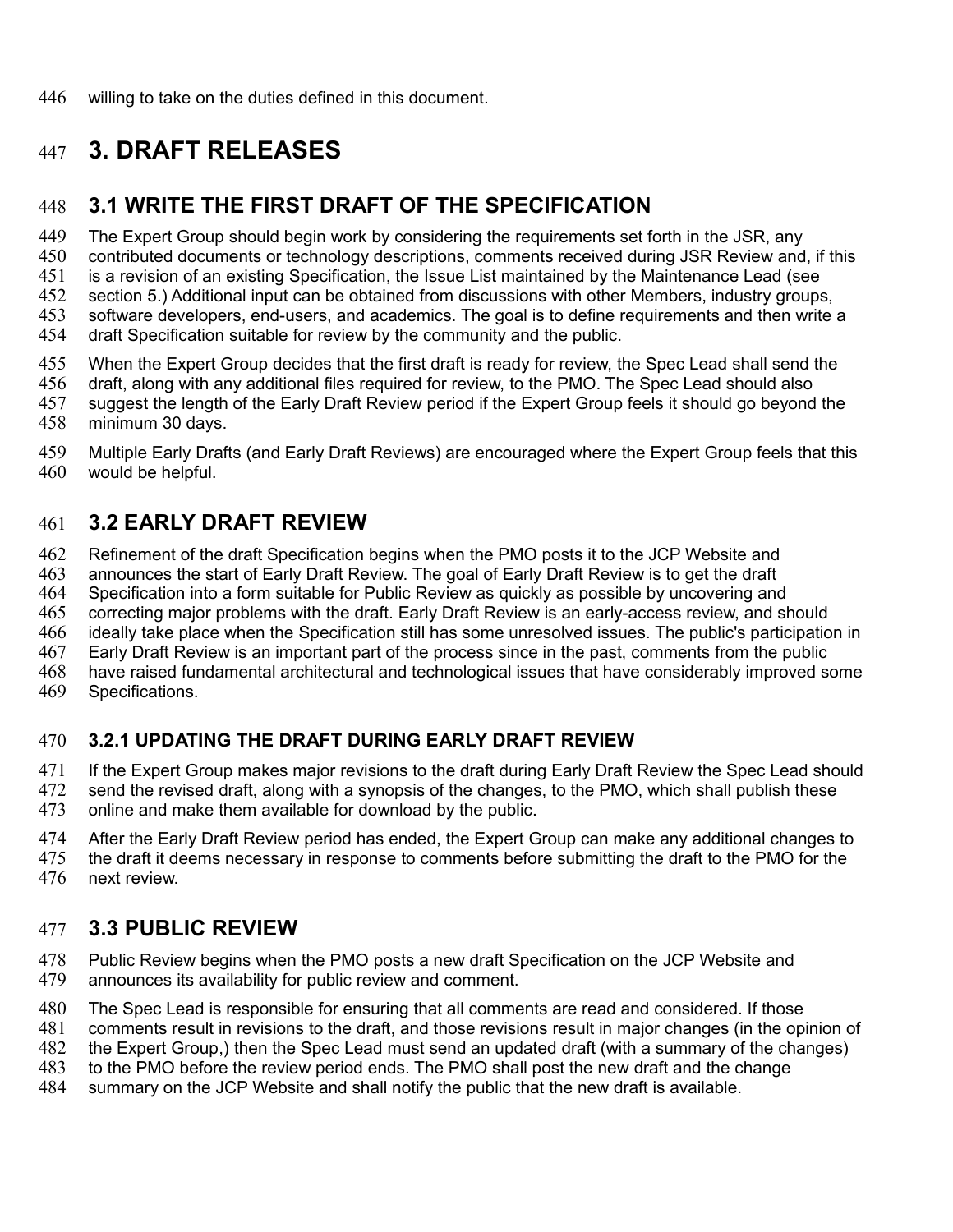## **3.4 PUBLIC DRAFT SPECIFICATION APPROVAL BALLOT**  485

The Public Draft Specification Approval Ballot starts when the Public Review closes. At the close of balloting, all comments submitted by EC members with their ballots shall be circulated to the Expert Group by the PMO. 486 487 488

If the Public Draft Specification Ballot fails, the Expert Group will have 30 days to update the draft in response to the concerns raised by the EC and to submit a revised version to the PMO. If a revised draft is not received within 30 days, the original decision by the EC shall stand and the JSR shall be closed. If a revision is received, the PMO shall forward it to the EC and initiate a Public Draft Specification Reconsideration Ballot. At the close of balloting, all comments submitted by EC members with their ballots shall be circulated to the Expert Group by the PMO. If this ballot fails, the JSR shall be closed and the Expert Group shall disband. If the JSR was a revision to an existing Specification, the Spec Lead shall resume the role of Maintenance Lead of the current Specification (see section 5.) 489 490 491 492 493 494 495 496

# **4. FINAL RELEASE** 497

## **4.1 PROPOSED FINAL DRAFT**  498

If the Public Draft Specification Approval Ballot (or Reconsideration Ballot) is successful, the Expert 499

Group shall prepare the Proposed Final Draft of the Specification by completing any revisions it deems 500

necessary in response to comments received. The Spec Lead shall then send the Proposed Final 501

Draft to the PMO, which shall post it on the JCP Website for public download. 502

#### **4.1.1 COMPLETE THE RI AND TCK**  503

The Spec Lead Member is responsible for the completion of both the RI and the TCK. JSRs that are targeted at more than one platform are required to support each environment, which may require a separate RI and TCK for each environment. If the RI and TCK uncover areas of the Specification that were under-defined, incomplete, or ambiguous, the Spec Lead shall work with the Expert Group to correct those deficiencies and then send a revised Specification together with a summary of the changes to the PMO. Information shall be posted to the JCP Website. The Expert Group shall continue to consider any further comments received during this time. 504 505 506 507 508 509 510

### **4.1.2 ESTABLISH A FIRST-LEVEL TCK APPEALS PROCESS**  511

The Spec Lead is also responsible for establishing a clearly defined First Level TCK Appeals Process to address challenges to tests contained in the TCK. This process must be described in the TCK documentation. Implementors who are not satisfied with a first level decision should appeal to the EC 512 513 514

by documenting their concerns in an email message to the PMO. The PMO will circulate the request to 515

the EC, together with any information received from the ML concerning the rationale for the first-level 516

decision, and initiate a 7-day Appeal Ballot. 517

#### **4.1.3 UPDATE THE DELIVERABLES IN RESPONSE TO THE APPEAL BALLOT** 518

Depending on the nature of the problem, a successful TCK challenge will require updating one or 519

more of the TCK, the Specification, and the RI. Within 30 days of the close of a successful TCK 520

Appeal Ballot the Maintenance Lead must update these deliverables as necessary and report the 521

changes to the PMO when the Specification (if changed) and URLs for the updated RI and/or TCK are 522

delivered for publication on the JCP Website. 523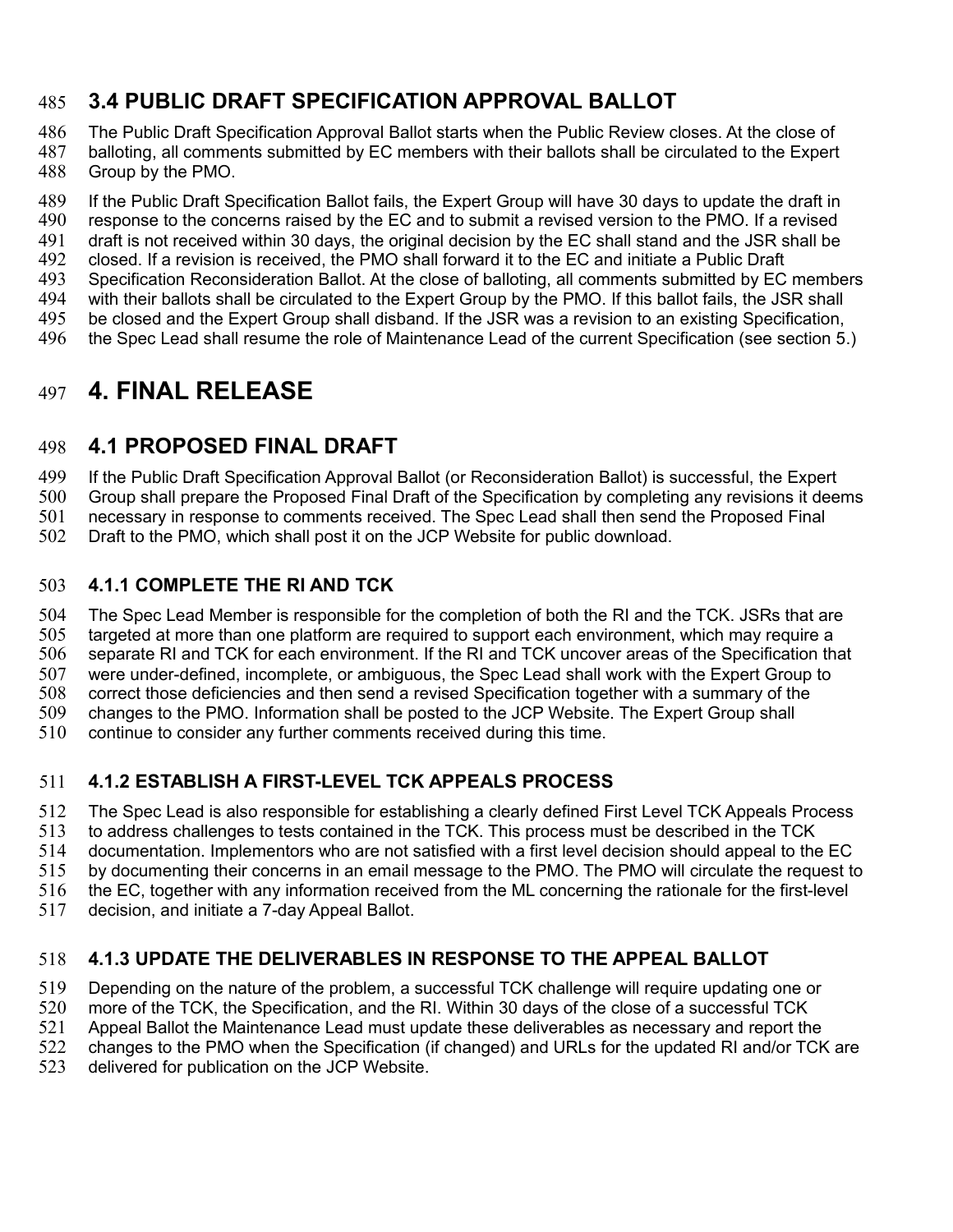# **4.2 FINAL APPROVAL BALLOT**  524

536

When the Expert Group is satisfied that the TCK provides adequate test coverage, the RI correctly implements the Specification, and the RI passes the TCK, the Spec Lead shall send the Final Draft of 525 526

the Specification to the PMO together with instructions on how EC members can obtain the RI and 527

TCK for evaluation. The PMO shall circulate the materials to the EC and initiate the Final Approval 528

Ballot. At the close of balloting, all EC comments shall be sent to the Expert Group by the PMO. 529

- The TCK submitted as part of the Final Draft must meet the following requirements: 530
- Include documentation covering configuration and execution of the TCK, any other information needed to use the TCK (e.g. documentation for any supplied tools,) a definition and explanation of the First-level TCK Appeals Process, and the compatibility requirements that must be met in addition to passing the TCK tests 531 532 533 534
- The compatibility requirements at a minimum must specify that all compatible implementations 535
	- a) fully implement the Spec(s) including all required interfaces and functionality, and
- b) do not modify, subset, superset, or otherwise extend the Licensor Name Space, or include any public or protected packages, classes, Java interfaces, fields or methods within the Licensor Name Space other than those required/authorized by the Specification or Specifications being implemented. 537 538 539 540
- These requirements must apply unless the Specification or TCK explicitly allows exceptions. 541
- Be accompanied by a test harness, scripts or other means to automate the test execution and recording of results. 542 543
- Include a TCK coverage document that will help EC members to evaluate the TCK's quality. This document should include an overview of the documentation included in the TCK, a description of means used to validate the quality of the TCK, the criteria used to measure TCK test coverage of the Specification, test coverage numbers achieved, and a justification for the adequacy of TCK quality and its test coverage. 544 545 546 547 548
- Provide 100% signature test coverage. These tests must ensure that all of the API signatures required by the Specification are completely implemented and that only API signatures required by the Specification are included in the JSR's namespace. 549 550 551
- If the Final Approval Ballot fails, the Spec Lead will have 30 days to revise the Specification, RI, and TCK in response to EC concerns and to resubmit modified materials to the PMO. 552 553
- If no responses are received within 30 days the original decision of the EC shall stand, the PMO shall 554
- close the JSR, and the Expert Group shall disband. If the JSR was a revision to an existing 555
- Specification, the Spec Lead shall resume the role of Maintenance Lead of the current Specification (see section 5.) 556 557
- If a response is received, the PMO shall circulate it to all EC members for a Final Approval 558
- Reconsideration Ballot. At the close of balloting, all ballot comments submitted by EC members shall 559
- be circulated to the Expert Group by the PMO. If the reconsideration ballot fails, the JSR will be closed 560
- and the Expert Group will disband. If the JSR was a revision to an existing Specification, the Spec 561
- Lead will resume the role of Maintenance Lead of the current Specification. 562

#### **4.3 FINAL RELEASE**  563

Within 14 days of a successful Final Approval Ballot or Reconsideration Ballot, the PMO shall publish 564

on the JCP Website the Specification and links to information on how to obtain the RI and TCK, and 565

shall announce the availability of these materials to both Members and the public. The published TCK 566

information must include a means for any interested party to obtain a copy of the TCK documentation 567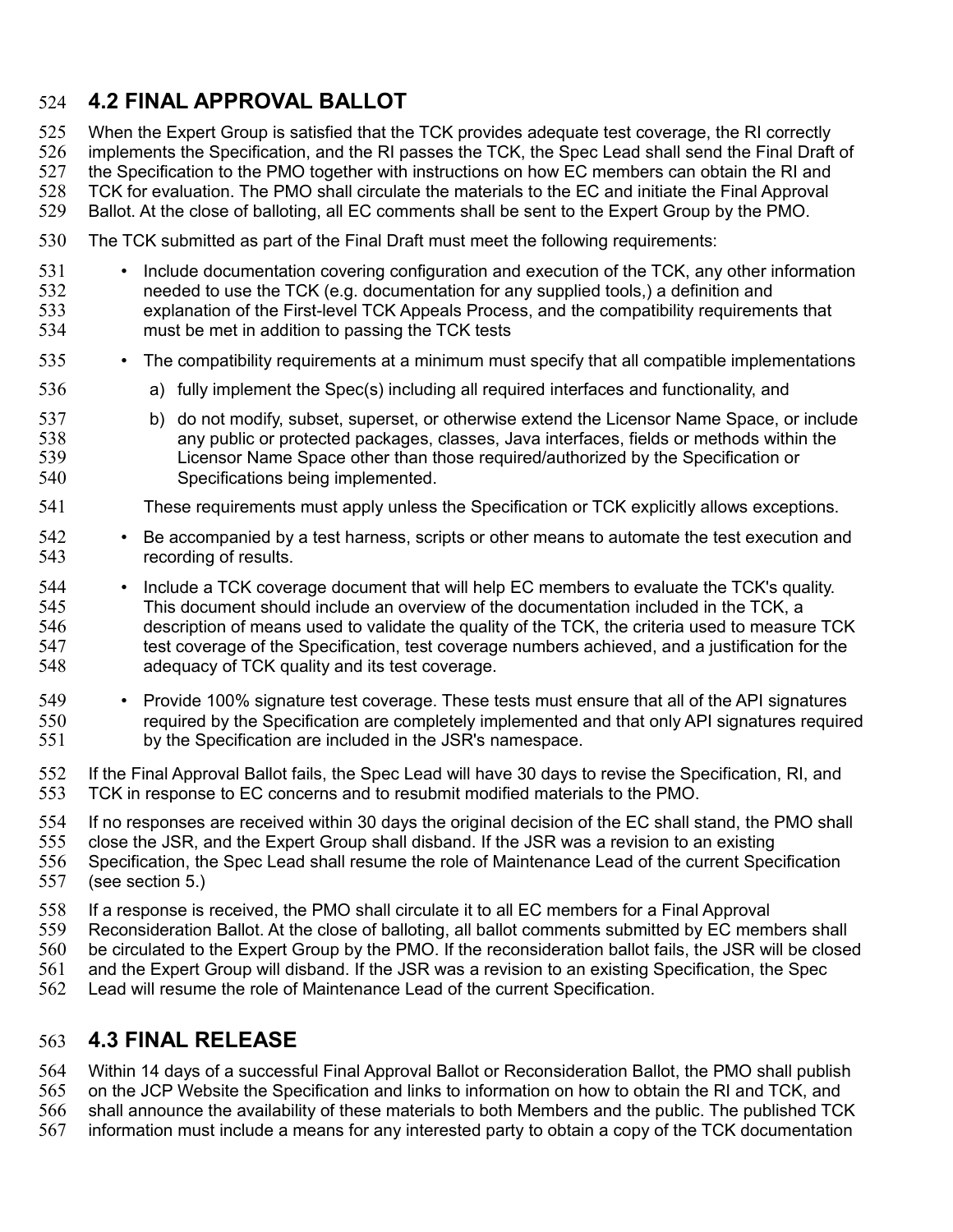- at no charge. Upon Final Release, the Expert Group will have completed its work and disbands. The 568
- Spec Lead will typically become the Maintenance Lead and may call upon Expert Group members and others for aid in that role. 569 570
- The Maintenance Lead must ensure that the links to the RI and TCK remain valid. If the links become 571
- broken or non-functional the Maintenance Lead will have 30 days following notification from the PMO 572
- to correct them. If the problems are not corrected the PMO will initiate a JSR Withdrawal Ballot (if no 573
- Maintenance Release has been completed) or a Maintenance Release Withdrawal Ballot (if a 574 575
- Maintenance Release has been made) to determine whether the Maintenance Lead shall be judged to
- have abandoned the JSR. If the ballot passes the JSR itself or the relevant Maintenance Release will 576
- be marked as *withdrawn*. 577

# **5. MAINTENANCE** 578

#### **5.1 MAINTENANCE LEAD RESPONSIBILITIES** 579

The Maintenance Lead Member is expected to assume long term ownership of the Specification, RI, 580

and TCK while respecting the wishes of the JCP Members with regard to evolution. A Maintenance 581

Lead shall therefore automatically be the Spec Lead for all significant future revisions to their 582

- Specification but shall not have the exclusive right to decide when a significant revision will take place (see section 2.1.1.) 583 584
- The public may submit requests for clarification, interpretation, and enhancements to the Specification by logging issues through the JSR's Issue Tracker. 585 586
- The ML shall consider all requests and shall decide how and if the Specification should be updated in response. The ML is not required to perform these tasks alone, but is free to consult with the former members of the Expert Group, or any other sources, to assist with the Maintenance duties. 587 588 589
- All changes proposed by the ML shall make their way into the Specification either through the 590
- Maintenance Release process (described below) or through a new JSR. Changes appropriate for a 591
- Maintenance Release include bug-fixes, clarifications of the Specification, changes to the 592
- implementation of existing APIs, and implementation-specific enhancements. Changes introduced in 593
- Maintenance Releases for example, modifications to existing APIs or the addition of new APIs must 594
- not break binary compatibility as defined by the Java Language Specification. Changes that would 595
- break binary compatibility should therefore be deferred to a new JSR. 596

#### **5.1.1 RELINQUISHING OWNERSHIP** 597

- If the Maintenance Lead decides to discontinue his or her work at any time (including discontinuing maintenance activities or declining to take on the role of Spec Lead during a significant revision 598 599
- initiated by a new JSR) the ML, with the assistance of the PMO, should make a reasonable effort to 600
- locate another Member who is willing to take on the task. If a replacement is identified the PMO must 601
- initiate a Transfer Ballot within 30 days to enable EC members to approve the transfer of 602
- responsibilities. If the ballot succeeds, the new ML must assume his or her responsibilities within 30 days. 603 604
- If no replacement can be found, or if the Transfer Ballot fails, then the PMO shall declare the 605
- Specification to be Dormant and no further maintenance can be carried out. No further Transfer Ballots 606
- will be initiated by the PMO unless a Member volunteers as ML, in which case the PMO will again 607
- have 30 days to initiate a Transfer Ballot. 608

### **5.2 MAINTENANCE REVIEW**  609

The Maintenance Lead shall document all proposed Specification changes through the Issue Tracker 610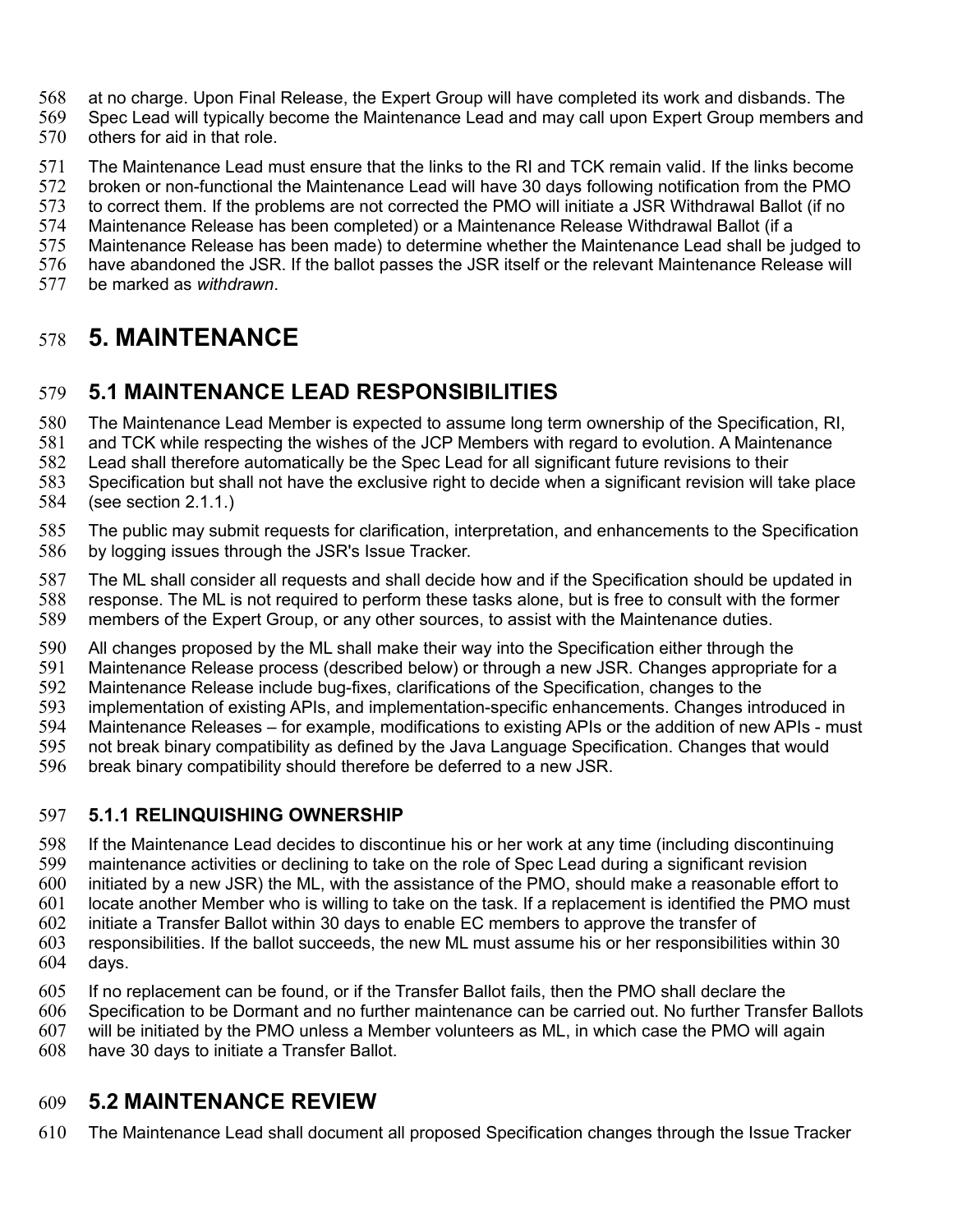- and then send a request to the PMO to initiate a Maintenance Review. This request must be 611
- accompanied by an Issue List that summarizes all formal comments that have been received and that 612
- indicates the disposition of each Issue. The Maintenance Lead must also supply a summary of the 613
- proposed Specification changes, ideally in the form of a *diff* between the proposed and the current 614
- Specification. The Maintenance Lead must also provide an estimate of when the final materials for the 615
- Maintenance Release will be delivered. If no estimate is provided the deadline will default to 30 days. 616
- The PMO shall post the materials on the JCP Website for public review. The Maintenance Lead may choose to modify one or more of the proposed changes based on comments received during the review. 617 618 619
- At the close of the Maintenance Review the PMO shall initiate a 7-day Maintenance Review Ballot. 620
- During this ballot EC members should vote 'yes' if they agree that the Maintenance Release should 621
- proceed as the Spec Lead has proposed, and 'no' if they have objections to the proposed release on one of the following grounds: 622 623
- One or more of the changes proposed by the Maintenance Lead is inappropriate for a Maintenance Release and should be deferred to a follow-on JSR. 624 625
- An issue that was referenced in a "conditional yes" vote during an earlier development stage has not been addressed. 626 627
- The proposed Maintenance Release date is too far in the future. (EC members should bear in mind that many Maintenance Releases need to be synchronized with updates to a Platform, and that a Maintenance Review may therefore need to be carried out significantly in advance of the proposed Platform release.) 628 629 630 631
- Unreasonable changes have been made to the RI or TCK licensing terms. 632
- 'No' votes on other grounds shall be rejected by the PMO and shall be considered as abstentions. All 'no' votes must be accompanied by comments explaining the reason for the vote. 633 634
- If the ballot fails, the Maintenance Lead may make any necessary corrections before requesting another Maintenance Review and ballot. The process may be repeated any number of times. 635 636

### **5.3 MAINTENANCE RELEASE** 637

- After a successful Maintenance Review Ballot the Maintenance Lead will update the Specification, RI, 638
- TCK, and Issue List as necessary and submit them to the PMO for publication in a Maintenance 639
- Release. The PMO verifies that the necessary changes have been made, and publishes the 640
- Specification, the Issue List, and pointers to the RI and TCK on the JSR Web Page. 641
- NOTE: until the Maintenance Release stage is reached any proposed changes should be considered preliminary and subject to change, and therefore should not be implemented in shipping products. 642 643
- If the Maintenance Lead fails to deliver the final materials within the time-period specified at the 644
- beginning of the Maintenance Review process the PMO shall inform the Maintenance Lead of an 645
- impending Maintenance Renewal Ballot, and shall request the Maintenance Lead to prepare a public 646
- statement to the EC that explains the reason for the delay and provides a new deadline. 30 days after 647
- this request the PMO shall initiate a Maintenance Renewal Ballot to determine whether the deadline 648
- may be extended as requested or whether the previous Maintenance Review should be rescinded and 649
- the Maintenance Lead be required to go through another Maintenance Review. 650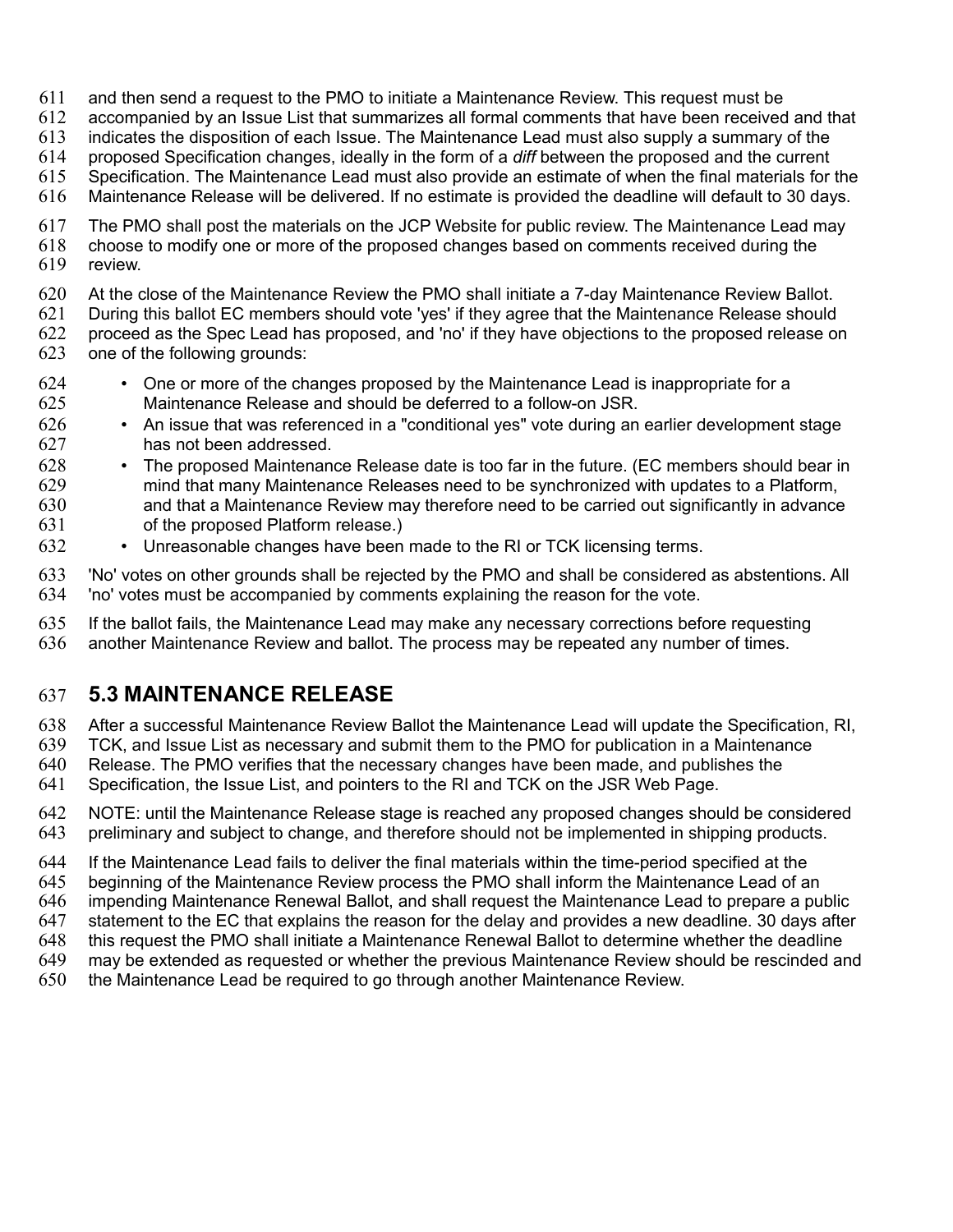# **6. EXECUTIVE COMMITTEE POLICIES AND PROCEDURES**  651

#### **6.1 SCOPE**  652

The Executive Committee (EC) oversees the development and evolution of the Java technologies within the JCP. 653 654

#### **6.2 MEMBERSHIP**  655

The EC is composed of 25 Java Community Process Members. Oracle America, Inc. has a permanent voting seat on the EC. (Oracle's representative must not be a member of the PMO.) The EC is led by a non-voting Chair from the Program Management Office. 656 657 658

- No Member may hold more than one seat on the EC. Therefore, should a Member on the EC acquire 659
- a majority ownership of another EC member, one of those members must resign his or her seat by the effective date of the acquisition. 660 661

## **6.3 EC DUTIES AND RESPONSIBILITIES**  662

- 1. Select JSRs for development within the JCP. 663
- 2. Review and provide guidance on proposed licensing terms of proposed JSRs. 664
- 3. Approve draft Specifications after Public Review. 665
- 4. Ensure that publicly expressed issues/concerns with a JSR are addressed by the Expert Group. 666 667
- 5. Give final approval to completed Specifications and their associated RIs and TCKs. 668
- 6. Decide appeals of first-level TCK test challenges. 669
- 7. Review proposed maintenance revisions and possibly require some to be carried out in a new JSR. 670 671
- 8. Approve the transfer of maintenance duties between Members. 672
- 9. Decide when JSRs that have not made sufficient progress through the Process should be withdrawn. 673 674
- 10.Provide guidance to the PMO and JCP community to promote the efficient operation of the organization and to guide the evolution of Java platforms and technologies. Such guidance may be provided by mechanisms such as publishing white papers, reports, or comments as the EC deems appropriate to express the opinions of one or both Executive Committees. 675 676 677 678
- 11.Members of the Executive Committee shall be dedicated to the principles of full and open competition, in full compliance with all applicable laws, including all antitrust laws of the United States and other nations and governmental bodies as appropriate. Violations of such laws can result in criminal as well as civil penalties for individuals as well as employers, depending on the jurisdiction. In particular, any discussion related to product pricing, methods or channels of distribution, division of markets or allocation of customers, among other subjects, should be avoided. 679 680 681 682 683 684 685

## **6.4 EC SELECTION PROCESS AND LENGTH OF TERM**  686

- EC members serve two-year terms, which are staggered so that half of the seats are up for election each year. 687 688
- On the EC there are two Ratified Seats for every Elected Seat (hence 16 Ratified Seats and 8 Elected 689
- Seats) plus one permanent seat held by Oracle America, Inc. 690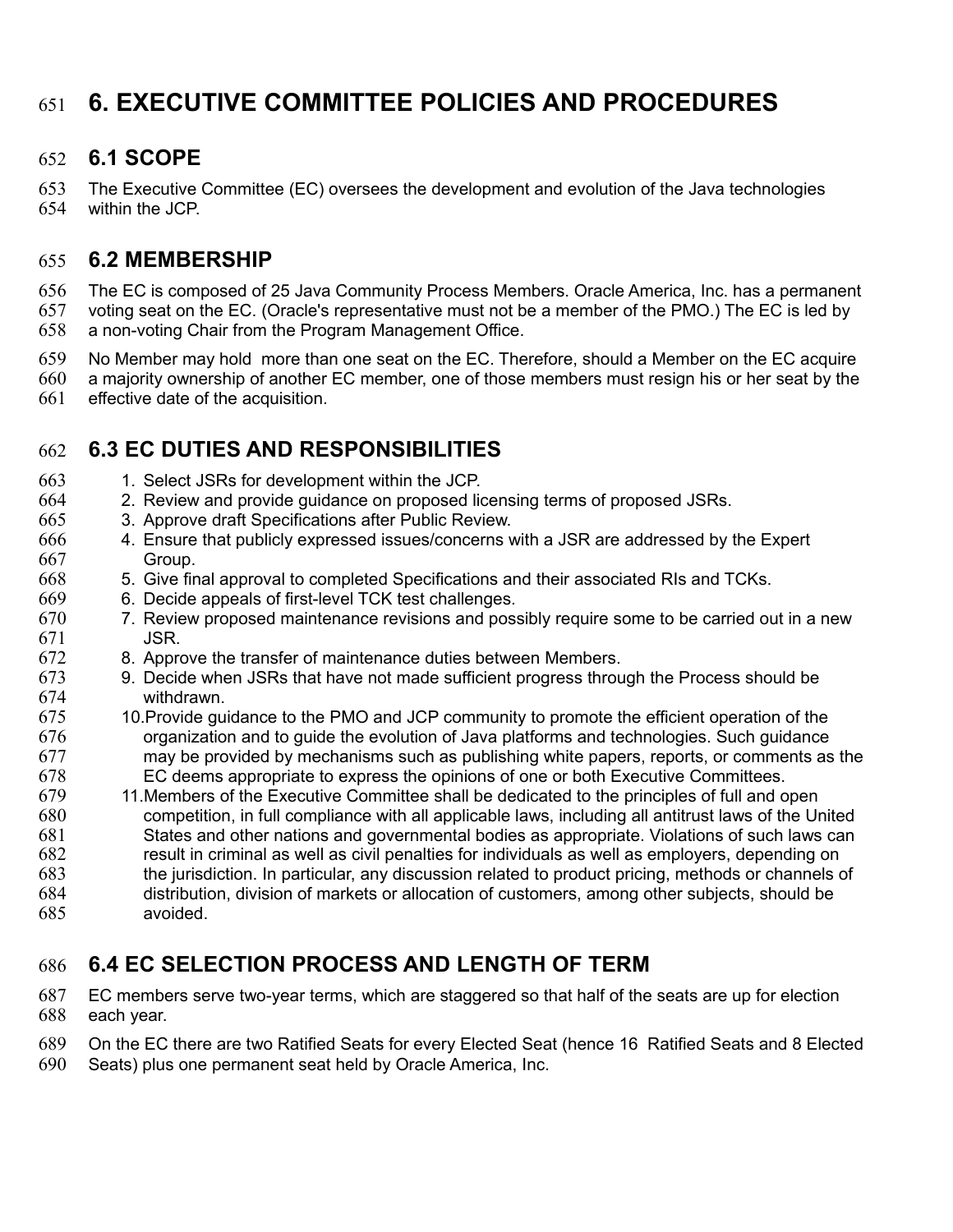#### **6.4.1 RESIGNATION OF EC SEATS**  691

- EC members may resign their seats at any time during their term. 692
- EC members who fail to remain JCP Members forfeit their EC seat. 693
- Seats may also be forfeited due to non-attendance at EC meetings, as specified in the EC Standing Rules. 694 695
- Vacated seats are normally filled for the remainder of their term by a special election ballot that will be 696
- held no later than two months after the resignation (unless the resignation is less than six months 697
- before the next scheduled annual election ballot.) 698

#### **6.4.2 ELECTION PROCESSES** 699

- All JCP Members are eligible to vote in ballots for Ratified and Elected Seats subject to the provision 700
- that if a Member has majority-ownership of one or more other Members, then that group of Members 701
- shall collectively have one vote, which shall be cast by the person they designate to be their 702
- representative for the ballot in question. 703
- If the PMO has reason to believe that an organization is attempting to influence the outcome of an election by instructing its Agents how to vote the PMO should take all necessary corrective actions and then report the matter to the EC for approval. 704 705 706
- Annual elections for Ratified and Elected Seats shall be held simultaneously. Voting in these elections shall start in the third week of October. 707 708
- In the interest of promoting transparency and participation in the election process the PMO shall 709
- organize teleconferences at which the Members have an opportunity to hear from and to ask 710
- questions of the candidates. If a suitable venue such as JavaOne is available the PMO shall also 711
- organize a public meeting with the same purpose. 712

#### **6.4.3 SELECTION PROCESS FOR RATIFIED SEATS**  713

- Members are selected for the Ratified Seats using a ratification ballot which is carried out as follows: 714
- The PMO nominates Members to fill the vacant Ratified Seats with due regard for balanced community and regional representation. 715 716
- Eligible Members will vote to ratify each nominee over a 14-day ballot period. 717
- A nominee is ratified by a simple majority of those who cast a vote. 718
- If one or more of the nominees are not ratified by the vote, the PMO shall nominate additional Members as needed and hold additional ratification ballots until the vacant seats are filled. 719 720

#### **6.4.4 SELECTION PROCESS FOR ELECTED SEATS**  721

- Members are selected for the Elected Seats using an open election process that is carried out as follows: 722 723
- Four weeks before the voting period the PMO shall post on the public JCP site a complete description of all materials that candidates will be expected to provide (e.g. any candidate statements, position papers, etc. that will be posted during the election.) 724 725 726
- Four weeks before the ballot period the PMO shall accept nominations for a period of 14 days. Any Member may nominate themselves except that Agents of JCP Members cannot run for Elected Seats as individuals and the PMO shall reject such nominations. 727 728 729
- Eligible Members may vote for as many nominees as there are vacant Elected Seats over a 14-day ballot period. 730 731
- The nominees who receive the most votes shall fill the vacant Elected Seats. 732
- If there is only one nominee for an Elected Seat voters shall be given the opportunity to vote 733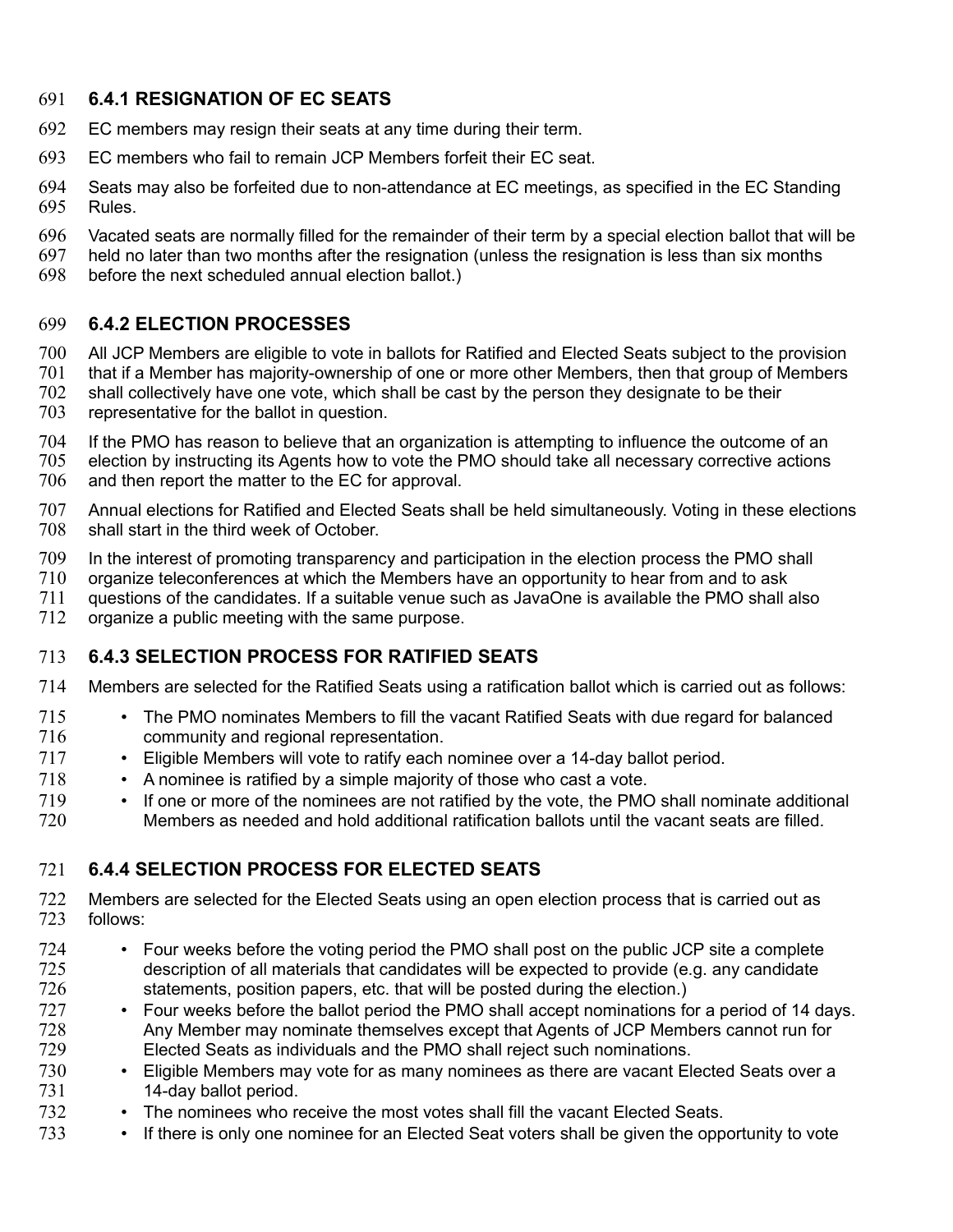- "yes" or "no" for that candidate. To be elected, the candidate must obtain a simple majority. 734
- If there is no candidate for an elected seat, the ECs may choose to hold this seat open until the next election. 735 736
- Ties shall be decided by following the procedure defined in<http://www.ietf.org/rfc/rfc2777.txt> and using the calculator provided by W3C in http://www.w3.org/2001/05/rfc2777. 737 738

# **7. EXECUTIVE COMMITTEE JSR BALLOT RULES**  739

- 1. All JSR ballots shall be conducted electronically and the results made public. 740
- 2. JSR ballots last 14 days except where noted in this document. 741
- 3. EC members may cast three types of votes: "yes", "no" and "abstain". Explicit abstentions are strongly discouraged. In the extreme and most undesirable case, an EC member may not vote at all. 742 743 744
- 4. Only "yes" and "no" votes count in determining the result of a JSR ballot. 745
- 5. Any vote may be accompanied by comments (which are are particularly encouraged in the case of abstentions.) When comments include specific suggestions for change these should be logged in the Issue Tracker to ensure that they are addressed. "No" votes must be accompanied by references to the Issue Tracker items (if any) that if resolved would persuade the member to change the vote to "yes". 746 747 748 749 750
- 6. JSR ballots are approved if (a) a majority of the votes cast are "yes" votes, and (b) a minimum of 5 "yes" votes are cast. Ballots are otherwise rejected. 751 752
- 7. Ballots to approve UJSRs that define the initial version of a new Platform Edition Specification or JSRs that propose changes to the Java language are approved if (a) at least a two-thirds majority of the votes cast are "yes" votes, (b) a minimum of 5 "yes" votes are cast, and (c) Oracle casts one of the "yes" votes. Ballots are otherwise rejected. 753 754 755 756
- 8. When a failed JSR ballot results in the closing of a JSR, at least 30 days must pass before the JSR can be re-initiated. 757 758
- 9. EC ballots to override a first-level decision on a TCK challenge are approved if (a) at least a two-thirds majority of the votes cast are "yes" votes, and (b) a minimum of 5 "yes" votes are cast. 759 760 761

# **IV APPENDIX A: REVISING THE JCP AND THE JSPA** 762

- Revisions to the Java Community Process (this document) and the Java Specification Participation Agreement shall be carried out using the Java Community Process with the following changes: 763 764
- 1. Only EC members can initiate a JSR to revise one of these documents. 765
- 2. The EC must approve the JSR. 766
- 3. The Expert Group consists of all EC members with a member of the PMO as Spec Lead. 767
- 4. There is no Reference Implementation or Technology Compatibility Kit to be delivered and no TCK appeals process to be defined. 768 769

# **V APPENDIX B: TRANSITIONING TO A MERGED EC** 770

In the previous version (2.8) of this Process Document there were two separate Executive 771

- Committees, one for Java ME and one for Java SE and Java EE combined. The single Executive Committee described in this version of the Process Document will be implemented through the following process: 772 773 774
- The 2012 annual elections will be held as defined in JCP 2.8, but candidates will be informed that if they are elected their term will be for only a single year, since all candidates must stand for re-election in 2013. 775 776 777
- Immediately after the 2012 election the two ECs will be merged. Oracle and IBM's second 778